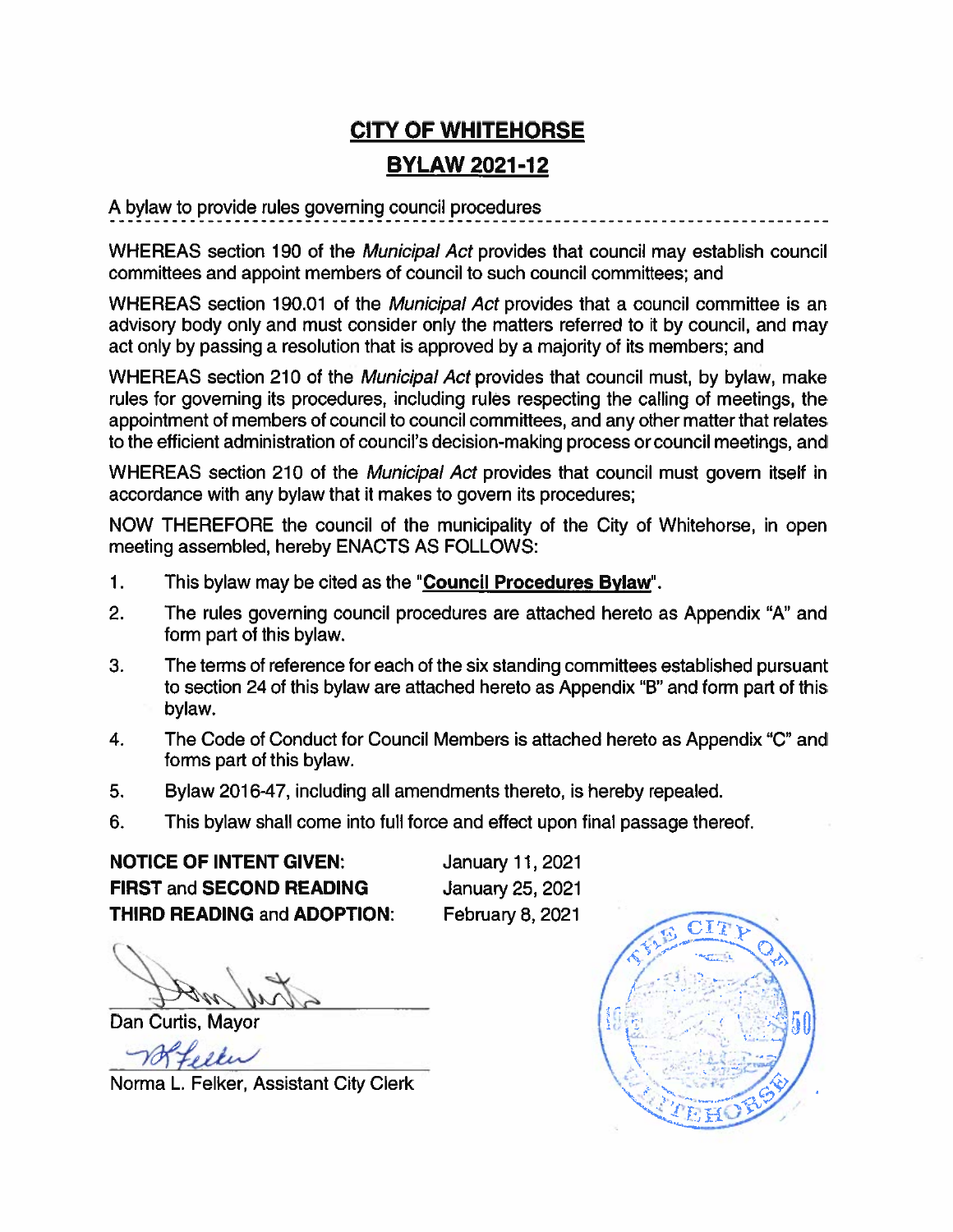## **TABLE OF CONTENTS**

| PART <sub>1</sub>                                                                                                                                                                                                                                                    | <b>INTRODUCTION</b>                                                                                                                                                                                                                                         | 1                                                                                       |
|----------------------------------------------------------------------------------------------------------------------------------------------------------------------------------------------------------------------------------------------------------------------|-------------------------------------------------------------------------------------------------------------------------------------------------------------------------------------------------------------------------------------------------------------|-----------------------------------------------------------------------------------------|
| Severability<br>Application                                                                                                                                                                                                                                          | Definitions and Interpretation                                                                                                                                                                                                                              | 1<br>$\overline{c}$<br>$\overline{2}$                                                   |
| PART <sub>2</sub>                                                                                                                                                                                                                                                    | <b>CONDUCT OF COUNCIL MEMBERS</b>                                                                                                                                                                                                                           | $\mathbf 2$                                                                             |
| <b>Conduct of Council Members</b><br><b>Conflict of Interest and Related Procedures</b><br><b>Reports on Council Activities</b>                                                                                                                                      |                                                                                                                                                                                                                                                             | $\overline{\mathbf{c}}$<br>3<br>4                                                       |
| <b>PART3</b>                                                                                                                                                                                                                                                         | <b>STANDING COMMITTEES</b>                                                                                                                                                                                                                                  | 4                                                                                       |
| PART <sub>4</sub>                                                                                                                                                                                                                                                    | <b>PRACTICES AND PROCEDURES FOR MEETINGS</b>                                                                                                                                                                                                                | 6                                                                                       |
| <b>Notice</b><br>Quorum<br>Points of Order<br>Delegations                                                                                                                                                                                                            | Location, Time and Duration of Meetings<br><b>Special Meetings of Council</b><br>Meetings in an Emergency Situation<br><b>Agendas for Regular Council Meetings</b><br><b>Electronic Participation at Meetings</b><br><b>Control and Conduct of Meetings</b> | 6<br>6<br>$\overline{7}$<br>$\overline{7}$<br>$\overline{7}$<br>8<br>8<br>8<br>10<br>11 |
| <b>PART5</b>                                                                                                                                                                                                                                                         | <b>PUBLIC HEARINGS AND PUBLIC INPUT SESSIONS</b>                                                                                                                                                                                                            | 12                                                                                      |
| PART <sub>6</sub>                                                                                                                                                                                                                                                    | <b>MOTIONS IN COUNCIL</b>                                                                                                                                                                                                                                   | 13                                                                                      |
| <b>Motions Generally</b><br>Notice of Motion<br><b>Main Motions</b><br><b>Motion to Table</b><br><b>Motion to Postpone</b><br>Motion to Amend or Motion of Substitution<br>Motion to Refer<br>Motion to Reconsider, Alter or Rescind<br><b>Withdrawal of Motions</b> |                                                                                                                                                                                                                                                             | 13<br>13<br>14<br>15<br>15<br>15<br>15<br>16<br>16                                      |
| PART <sub>7</sub>                                                                                                                                                                                                                                                    | <b>PASSAGE AND ENACTMENT OF BYLAWS</b>                                                                                                                                                                                                                      | 16                                                                                      |
| Passage of Bylaws<br>Enactment of a Bylaw                                                                                                                                                                                                                            |                                                                                                                                                                                                                                                             | 16<br>17                                                                                |
| PART <sub>8</sub>                                                                                                                                                                                                                                                    | <b>VOTING</b>                                                                                                                                                                                                                                               | 17                                                                                      |
| <b>PART 9</b>                                                                                                                                                                                                                                                        | <b>MINUTES</b>                                                                                                                                                                                                                                              | 17                                                                                      |
| <b>PART 10</b>                                                                                                                                                                                                                                                       | PROCEDURES FOR THE CONDUCT OF APPEALS                                                                                                                                                                                                                       | 18                                                                                      |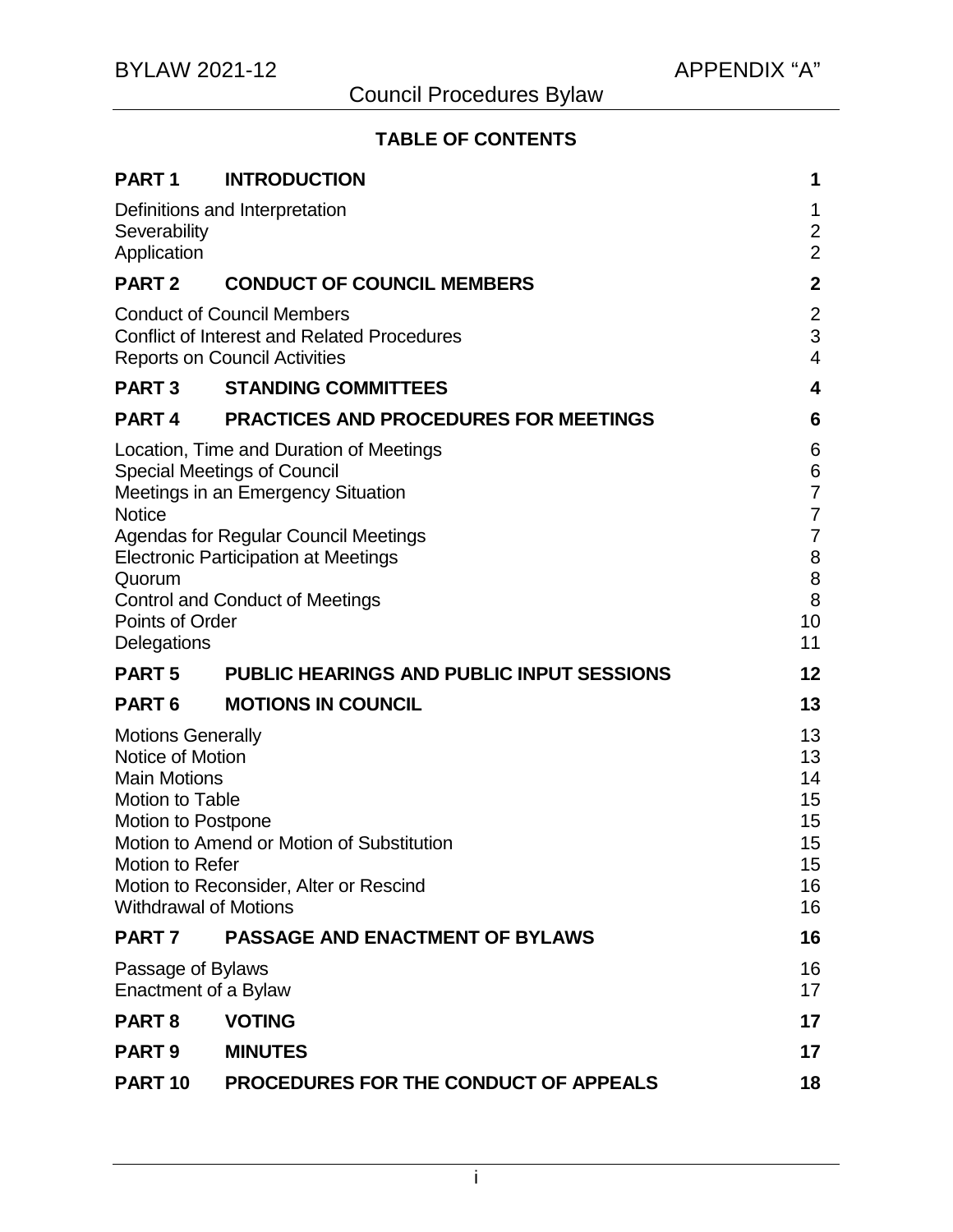| <b>PROCEDURES DURING AN ELECTION PERIOD</b><br><b>PART 11</b>                                                                                                         | 19                                                                   |  |
|-----------------------------------------------------------------------------------------------------------------------------------------------------------------------|----------------------------------------------------------------------|--|
| <b>Council Decision-Making</b><br>Use of Council Resources During an Election<br>Information<br>Publicity<br><b>Assistance to Candidates</b>                          | 20<br>20<br>21<br>21<br>22                                           |  |
| <b>APPENDIX "B"</b>                                                                                                                                                   |                                                                      |  |
| <b>STANDING COMMITTEE TERMS OF REFERENCE</b>                                                                                                                          | <b>B1</b>                                                            |  |
| <b>APPENDIX "C"</b>                                                                                                                                                   |                                                                      |  |
| <b>CODE OF CONDUCT FOR COUNCIL MEMBERS</b>                                                                                                                            | C <sub>1</sub>                                                       |  |
| <b>ROLE OF COUNCIL MEMBERS</b>                                                                                                                                        | C <sub>1</sub>                                                       |  |
| <b>COMMUNITY REPRESENTATION AND EXPECTATION</b>                                                                                                                       |                                                                      |  |
| <b>Council Member Behaviour</b><br>Communications<br><b>Benefits and Gifts</b><br>Use of Information                                                                  | C <sub>3</sub><br>C <sub>4</sub><br>C <sub>4</sub><br>C <sub>5</sub> |  |
| <b>LEADERSHIP</b>                                                                                                                                                     | C <sub>5</sub>                                                       |  |
| Role of the Mayor<br><b>Council Meetings</b><br>Meetings and Appointments to Other Bodies                                                                             | C <sub>5</sub><br>C <sub>6</sub><br>C <sub>6</sub>                   |  |
| <b>ORGANIZATIONAL RELATIONSHIPS</b>                                                                                                                                   | C <sub>7</sub>                                                       |  |
| <b>Relationships with Staff</b><br>Council Members and Senior Managements (City Manager and Directors)                                                                | C7<br>C <sub>7</sub>                                                 |  |
| <b>RESOLVING DISPUTES</b>                                                                                                                                             |                                                                      |  |
| <b>Respecting Differences</b><br><b>Initial Process for Resolving Disputes</b><br><b>Mediation or Conciliation</b><br>Dispute between Mayor and Other Council Members | C <sub>8</sub><br>C <sub>8</sub><br>C <sub>9</sub><br>C10            |  |
| <b>ENFORCEMENT OF STANDARDS</b>                                                                                                                                       |                                                                      |  |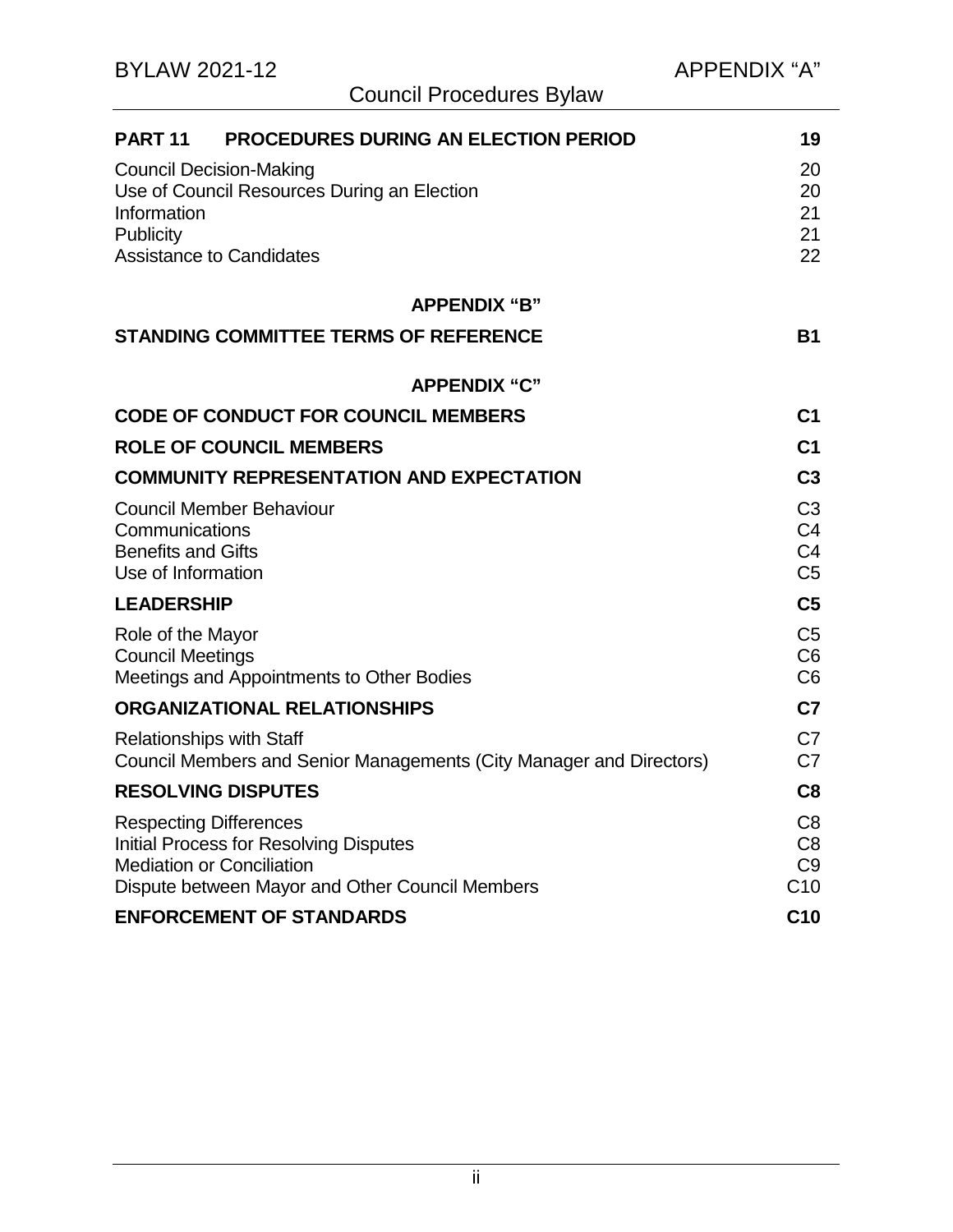### **PART 1 INTRODUCTION**

#### Definitions and Interpretation

- 1. Whenever the singular, masculine or feminine is used in this bylaw it shall be considered as if plural, feminine or masculine has been used where the context of the bylaw so requires.
- 2. In this bylaw,

"administration" means the employees of the city.

"bias" means a mental tendency or inclination which, for the purposes of this bylaw, may result in members of the public questioning the fairness of council process, and includes a council member prejudging a matter to be decided to the extent of being no longer capable of persuasion.

"business day" means a day on which city offices are open for business.

"City" means the corporation of the City of Whitehorse.

"city hall" means the corporate headquarters of the City of Whitehorse located at 2121 Second Avenue.

"city manager" means the chief administrative officer for the city or a designate, appointed by council in accordance with the *Municipal Act* and as determined in the City Manager Bylaw.

"committee" means a committee appointed by council to provide advice and make recommendations to council, and may include a commission, task force or working group.

"committee of the whole" means a committee of the whole council where no bylaw or motion, apart from the motion necessary to revert back to an open meeting, may be passed.

"council" means the duly elected council of the City of Whitehorse.

"electronic participation" means participation in a meeting of council by electronic means.

"impartial" or "impartiality" means not favouring one side or opinion more than another.

"in-camera" means a meeting closed to the general public or municipal employees as deemed appropriate in accordance with section 213 of the *Municipal Act*.

"meeting" means a duly constituted regular, special or standing committee meeting of council where municipal business is conducted or issues are discussed.

"member" means a member of council, duly elected and continuing to hold office.

"motion" is a standard terminology used by council to describe a statement used to bring business before a meeting, and may also mean resolutions.

"motion of substitution" means a motion that proposes amendment of substantial portions of an original motion.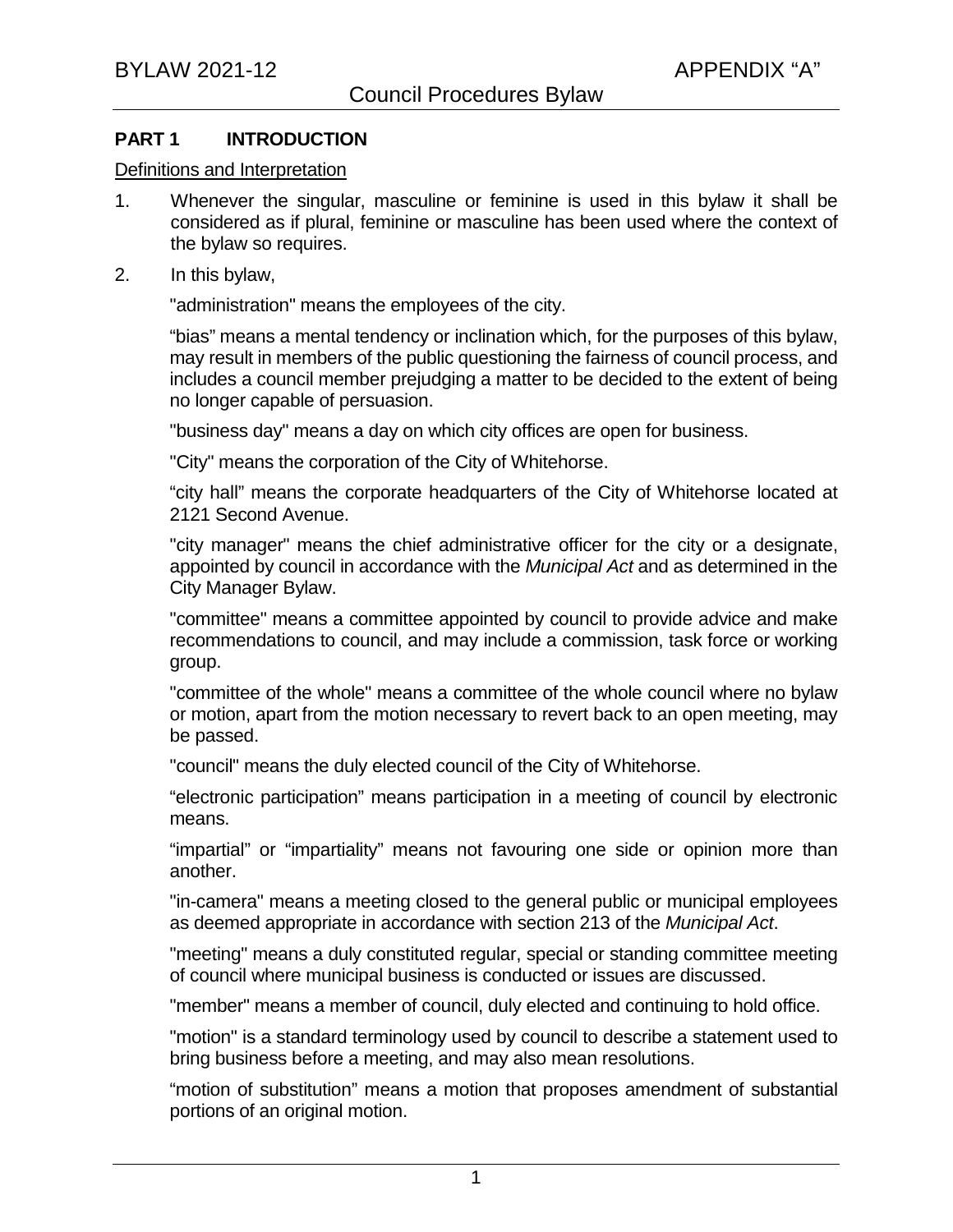"*Municipal Act*" means Chapter 154 of the Revised Statutes of the Yukon, 2002 as amended from time to time.

"person" includes a corporation and the heirs, executors, administrators or other legal representatives of a person.

"point of order" means an infraction of the procedural rules or improper decorum in speaking.

"presiding officer" means the mayor, deputy mayor or committee chairperson who presides over council and/or committee meetings.

"public hearing" means an opportunity for council to hear and consider all submissions respecting a proposed bylaw as required by legislation.

"public input" means an opportunity, provided by council but not required by legislation, for citizens to provide information, facts, figures, data and opinions respecting a bylaw or issue under consideration by council.

"umbrella chair" means the mayor or deputy mayor who is present and in the chair at the start of a standing committee meeting. The umbrella chairperson chairs the delegations portion of the meeting and passes the chair to each standing committee chair or vice-chair as the case may be.

#### **Severability**

3. If a portion of this bylaw is held invalid by a court of competent jurisdiction, then the invalid portion must be severed and the remainder of this bylaw is deemed to have been adopted without the severed section, subsection, paragraph, subparagraph, clause or phrase.

#### **Application**

- 4. The rules set out in this bylaw shall be the rules and regulations for the order and conduct of business in all regular and special meetings of council, all in-camera meetings of council, all committee of the whole meetings of council, and all council committee meetings.
- 5. The rules set out in this bylaw shall be observed by all members of council, members of the public, and city administration.
- 6. Where the rules of this bylaw do not provide, the current edition of Robert's Rules of Order Newly Revised shall be followed for governing the proceedings of council and the conduct of its members.

## **PART 2 CONDUCT OF COUNCIL MEMBERS**

#### Conduct of Council Members

7. All proceedings of council and the transaction of the business of council shall be done in a manner consistent with the principles of the *Code of Conduct for Council Members*, attached hereto as Appendix "C" and forming part of this bylaw.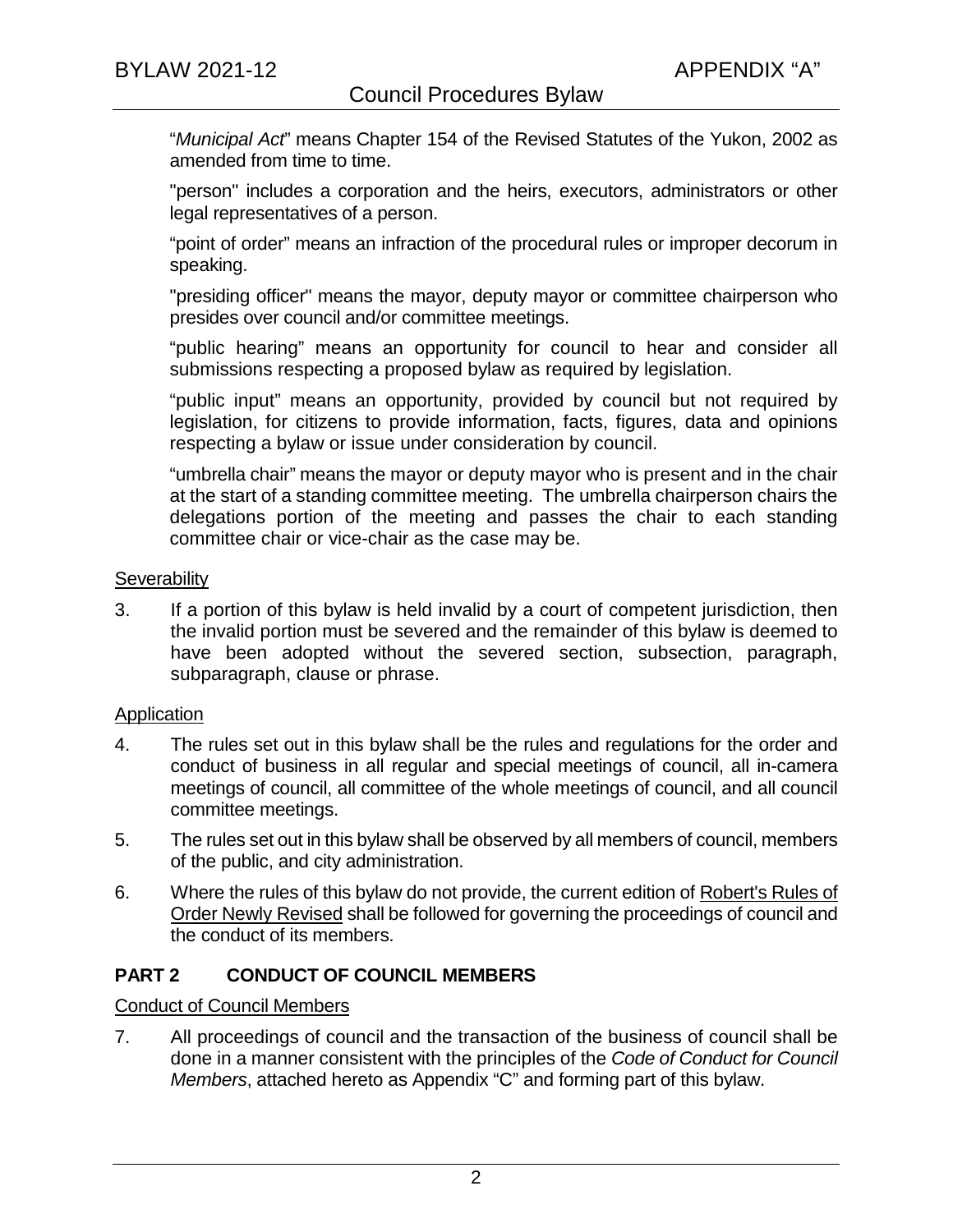- 8. All members of council will at all times:
	- (1) Be respectful of citizens, delegates at meetings, administration and each other, including being respectful of each other's right to hold different and diverse views;
	- (2) Reserve decisions until after public input, administrative input and council debate are completed;
	- (3) Act with impartiality and integrity, exhibiting a lack of bias; and
	- (4) Make all decisions in the best interests of the community as a whole.

### Conflict of Interest and Related Procedures

- 9. Members of council will comply with all the provisions of the *Municipal Act* with respect to disclosure of interest and conflicts of interest.
- 10. Members of council will give early consideration to each matter to be considered by council or committee to ascertain if they have an interest or a conflict of interest.
- 11. If members of council consider that they have or might reasonably be perceived to have an interest in a matter before council or committee, they shall declare such interest at the start of the meeting at which it will be considered. Such interest shall be declared on every occasion that the matter is considered by council or committee.
	- (1) Where such interest is non-pecuniary and not a conflict of interest, the council member may vote on the matter.
	- (2) Where a council member has an interest in a matter that is non-pecuniary and the member considers that his personal interest may be in conflict with his public duty to act impartially and in the interest of the whole community, the council member shall declare a conflict of interest.
	- (3) Where such interest is a pecuniary interest, the council member shall declare that he has a conflict of interest.
	- (4) When a member of council declares a conflict of interest he shall not participate in consideration of any question in relation to the matter. The council member shall leave the room in which the meeting is being held during any discussion of the matter and shall not vote on the matter.
- 12. When a member of council declares an interest, or declares a conflict of interest and leaves the meeting, the designated municipal officer shall record any such declaration in the minutes.
- 13. Members of council who are shareholders, officers or directors of a corporation that has dealings or contracts with the municipality shall not participate in council's consideration of any question in relation to the corporation, and shall not vote on any such question.
	- (1) Members of council who are party to dealings or contracts with the municipality or are members of a partnership that has dealings or contracts with the municipality shall not participate in council's consideration of any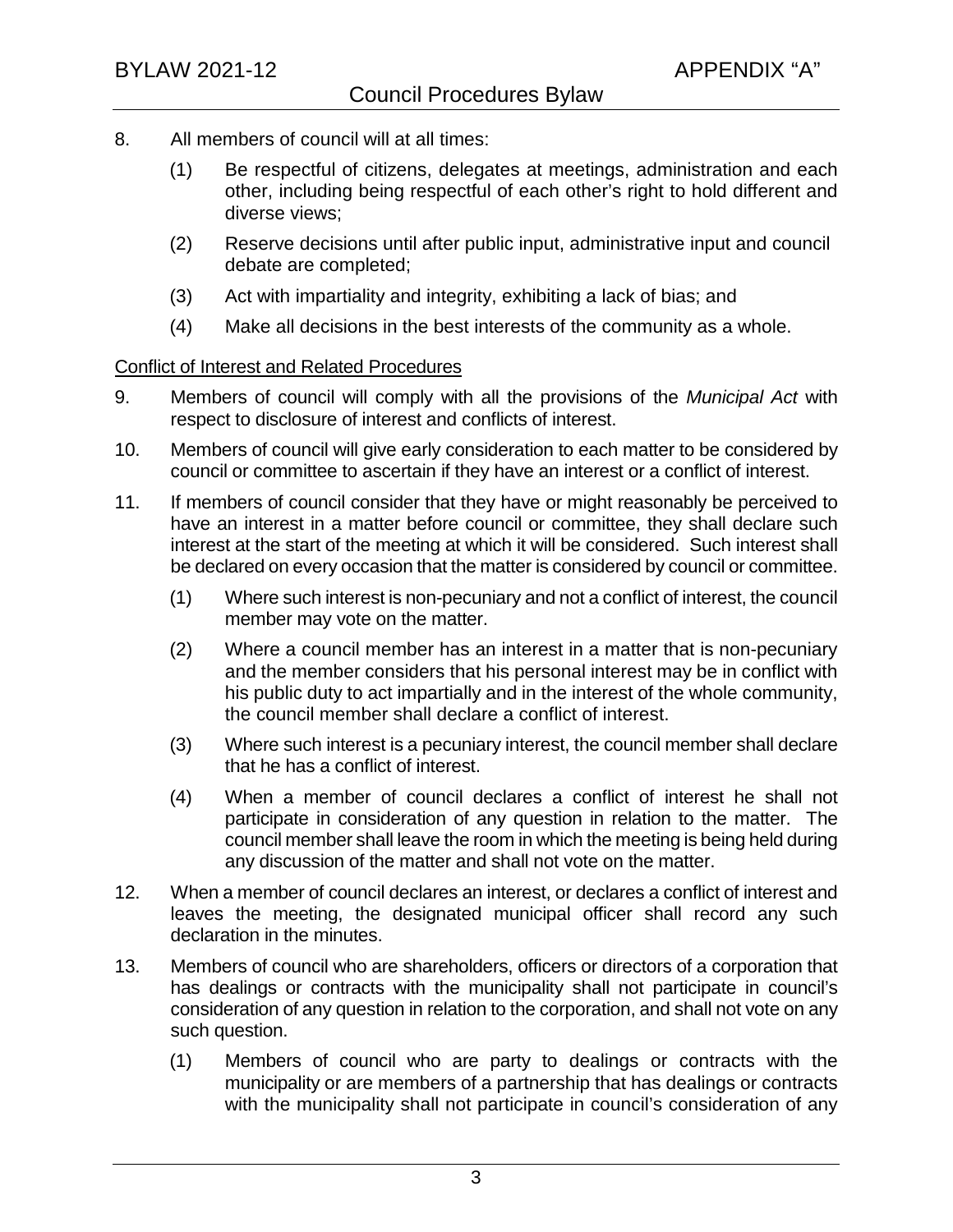question in relation to the dealings or contract, and shall not vote on any such question.

- (2) Upon disqualification in accordance with section 13 and subsection 13(1) of this bylaw, a council member shall leave the meeting room while discussion of the matter takes place.
- (3) The designated municipal officer shall record any such disqualification and the reasons thereto in the minutes.
- 14. Members of council who are members, shareholders, officers, or employees of a society that has dealings or contracts with the municipality shall declare their relationship to the society or not-for-profit corporation before participating in council's consideration of any question in relation to the society, or voting on any question in relation to the society.

#### Reports on Council Activities

- 15. At a standing committee meeting in February of each year administration shall provide summary reports to the Corporate Services Committee on:
	- (1) The attendance record of each member of council for the previous calendar year; and
	- (2) The travel undertaken by each member of council in the performance of his duties during the previous calendar year; and
	- (3) The expense claims submitted by each member of council with respect to the payment or reimbursement of expenses incurred in the performance of their duties as members of council during the previous calendar year; and
	- (4) The voting record of each member of council for the previous calendar year with respect to issues that came before council for a vote.

## **PART 3 STANDING COMMITTEES**

- 16. Council may by bylaw establish such standing committees as may from time to time be deemed necessary, and shall make appointments of the chair and vice-chair to such committees annually by October 31 for the following year.
- 17. Each standing committee shall be composed of the whole council.
- 18. Six standing committees of council are hereby established as follows:
	- (1) Corporate Services Committee
	- (2) City Planning Committee
	- (3) Development Services Committee
	- (4) City Operations Committee
	- (5) Community Services Committee
	- (6) Public Health and Safety Committee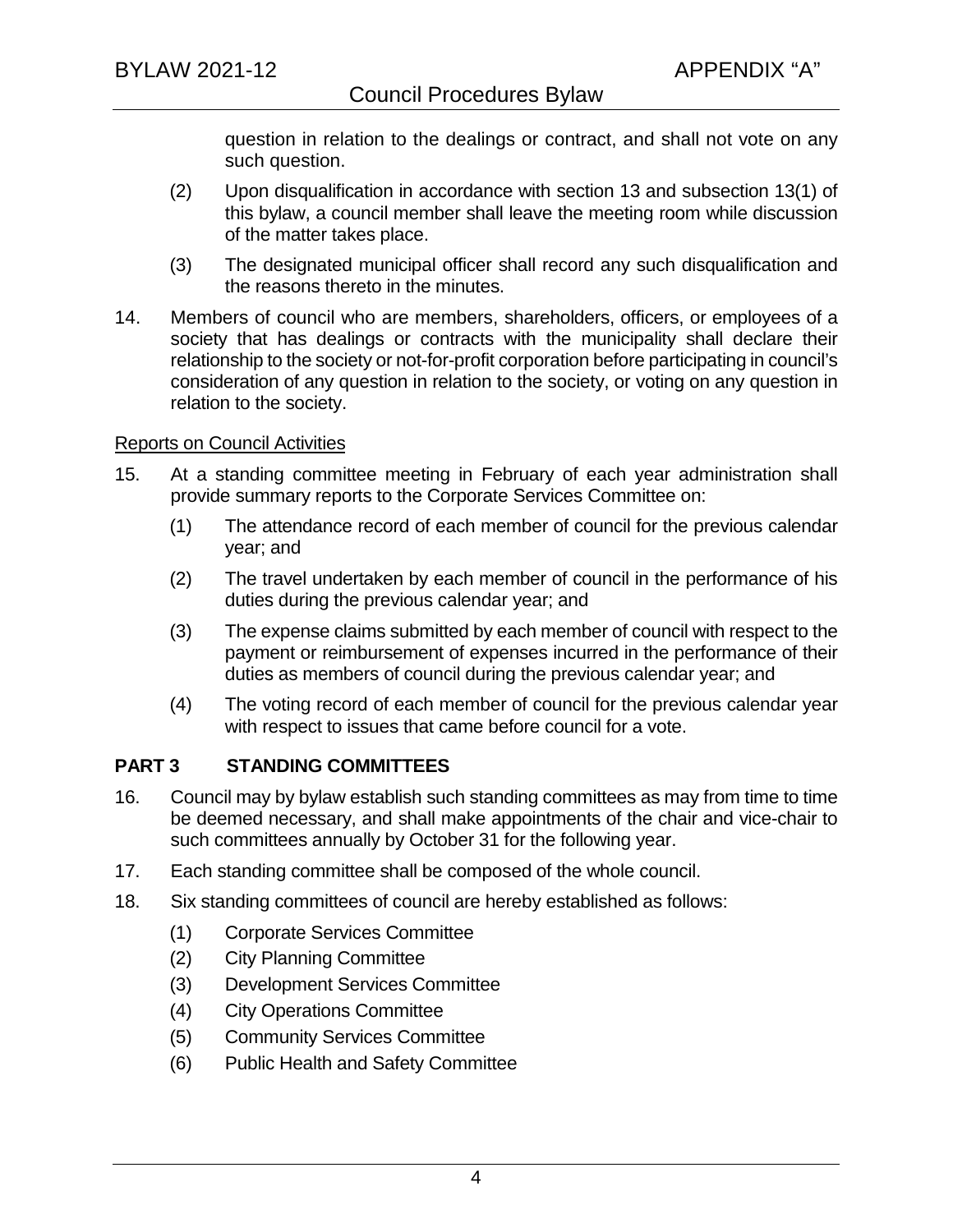- 19. The terms of reference for each of the six standing committees are attached hereto as Appendix "B" and form part of this bylaw.
	- (1) Council shall review the terms of reference for each standing committee at least once in each term of office.
- 20. The general duties of the standing committees are as follows:
	- (1) All committees are considered to be advisory in nature;
	- (2) No committee has the power to pledge the credit of the city or commit the city to any particular action;
	- (3) No member of council shall give specific direction to any staff member at any committee meeting. The responsibility for giving specific direction to staff shall reside with the full council at a duly assembled meeting unless otherwise delegated to the city manager; and
	- (4) Committees shall review and make recommendations on all resolutions and bylaws that deal with a subject matter within the committee's terms of reference before the resolutions or bylaws are presented to council.
- 21. The standing committees shall meet in the order listed in section 18 of this bylaw except that the order of the committees shall be rotated on a six-month basis by moving the committee listed in sixth position to the top of the list. Such rotations shall take place for the first meeting in May and the first meeting in November in each year.
	- (1) Notwithstanding the provisions of section 21 of this bylaw, council may, with the unanimous consent of all members present, choose to vary the order of the standing committees at any meeting. This may be done to accommodate issues of scheduling or to re-prioritize issues that have attracted significant public interest or input.
- 22. All standing committee meetings shall be open to the public. Committees may, by majority vote, go in-camera in accordance with the provisions of section 213 of the *Municipal Act* when it is deemed to be in the best interests of the citizens of the city.
	- (1) All matters requiring the committee to go in-camera will be placed on a separate agenda to be discussed following the final regularly scheduled standing committee meeting.
- 23. The mayor shall be the umbrella chair of standing committee meetings and shall preside prior to, in between, and following any standing committee meeting, as required.
	- (1) The mayor shall chair the delegations section of the standing committee agenda. Subject to the restrictions with respect to a closed public hearing as described in section 78 of this bylaw, persons registered as delegates at a standing committee meeting will be heard at the start of the meeting, immediately following any proclamations that may be scheduled.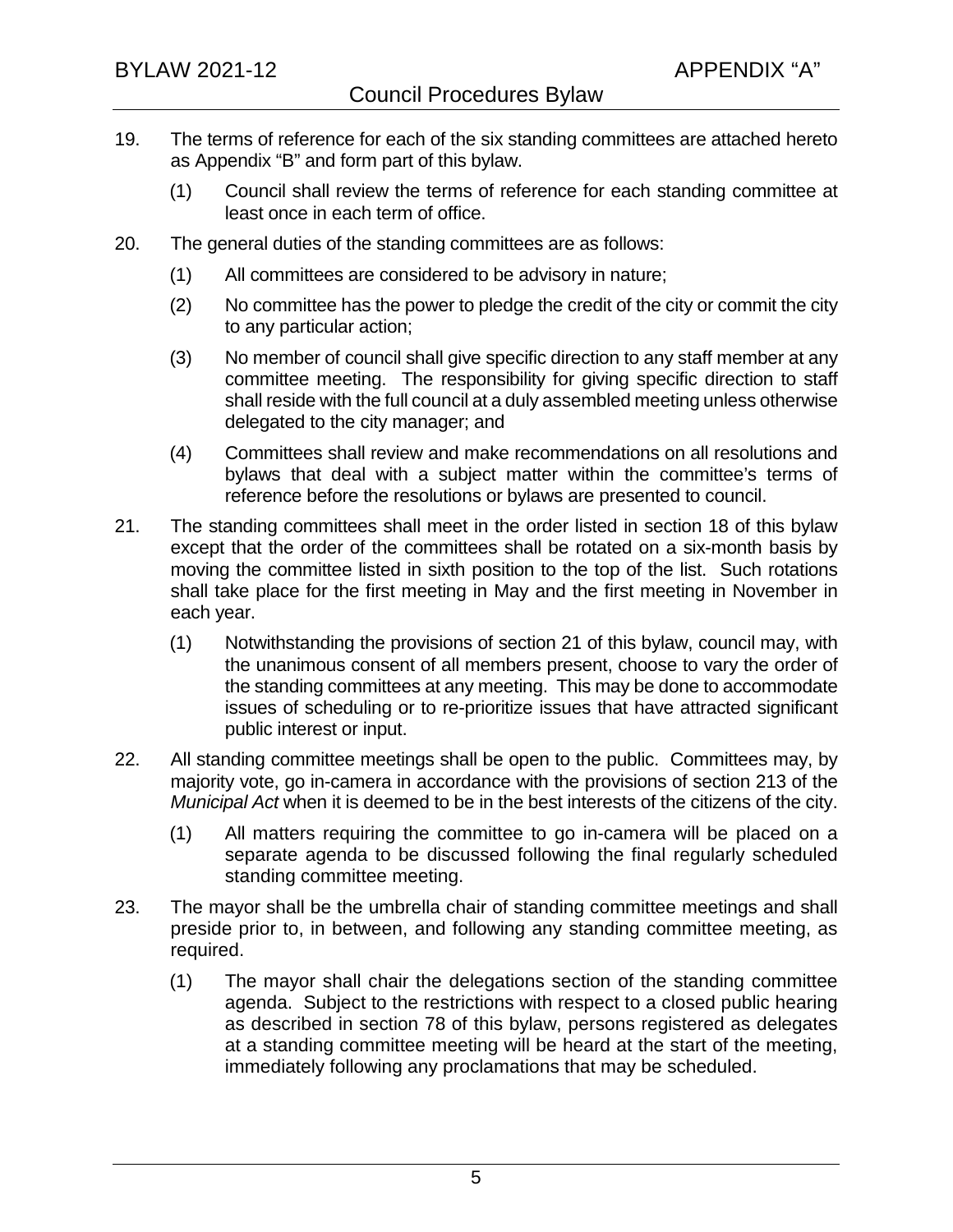- 24. Unless specific to regular or special council meetings, the provisions of Part 4 of this bylaw, *Practices and Procedures for Meetings*, shall apply to standing committee meetings.
- 25. At committee of the whole and standing committee meetings, resolutions may be passed to go in-camera and to revert to a public meeting. Resolutions are not used for any other business at such meetings.
- 26. Notwithstanding section 25 of this bylaw, the chairperson at a standing committee meeting may at his discretion ask the members present for a "show of hands" with respect to whether or not an issue should be brought forward to a regular council meeting for a decision, or for requests to the city manager for the allocation of resources for additional research or consultation.
- 27. The chairperson of each committee shall submit to council a report of that committee, and shall move the recommendations of the committee for council's consideration.

## **PART 4 PRACTICES AND PROCEDURES FOR MEETINGS**

#### Location, Time and Duration of Meetings

- 28. Unless otherwise confirmed by council, council shall hold its standing committee meetings in on the first and third Mondays of each month, beginning at 5:30 pm, in the council chambers at city hall.
- 29. Unless otherwise confirmed by council, council shall hold its regular meetings in on the second and fourth Mondays of each month, beginning at 5:30 pm, in the council chambers at city hall.
- 30. When the day fixed for a meeting of council falls on a legal holiday, the meeting shall be held on the following business day that is not a legal holiday.
- 31. Council may by resolution postpone or cancel any meeting of council.
- 32. The presiding officer shall declare every meeting of council or standing committees held in the evenings adjourned after three hours unless, by majority vote of the members present, it is determined otherwise.

#### Special Meetings of Council

- 33. Special meetings of council shall be called when requested in writing by the mayor or any two council members.
- 34. A notice of the day, hour, and place of the special meeting and the nature of the business to be transacted at the special meeting shall be given at least 24 hours before the time of the meeting by:
	- (1) Posting a copy of the notice at city hall;
	- (2) Leaving a copy of the notice for each member of council at the place to which the member has directed such notices to be sent; and
	- (3) Sending to the local media.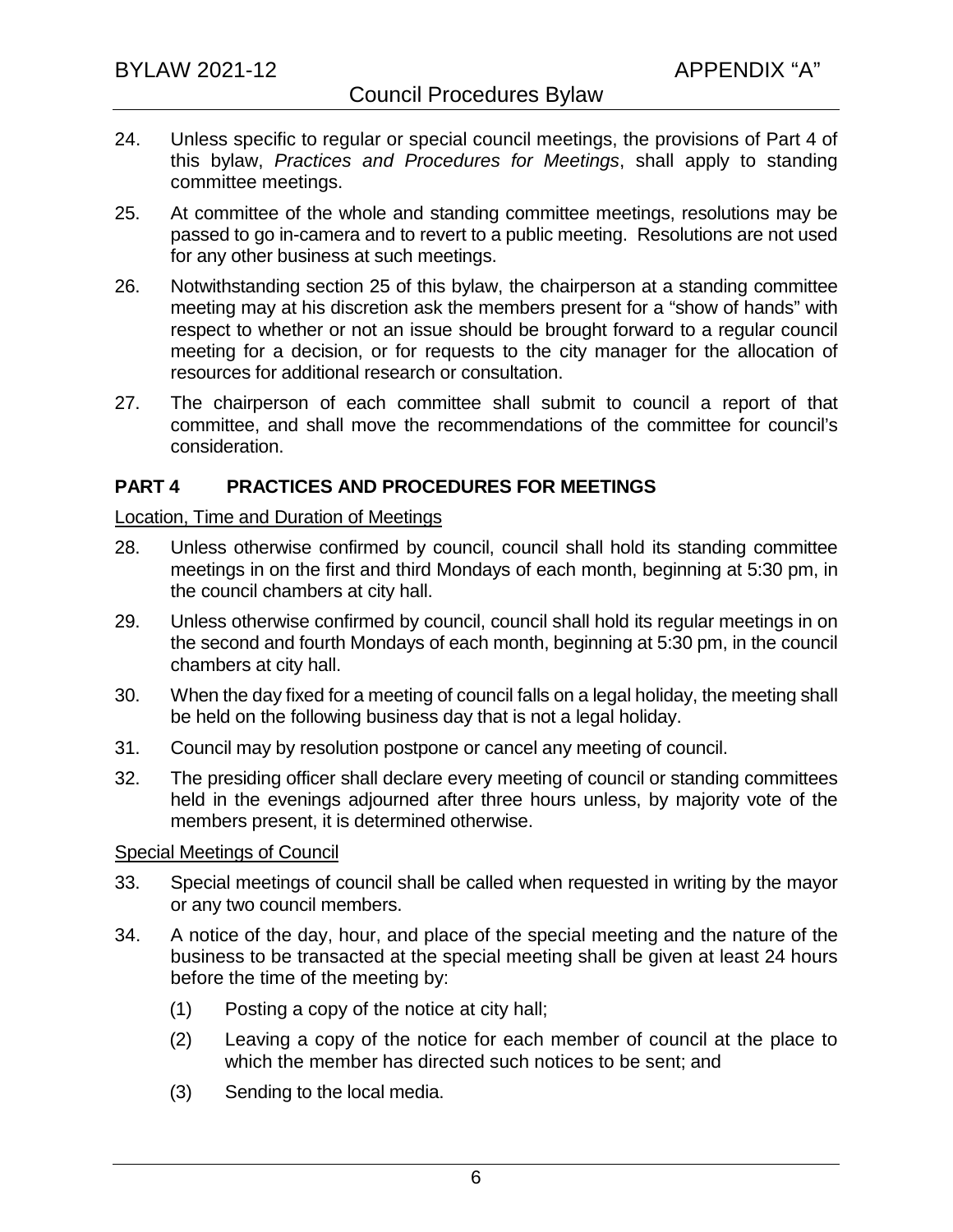35. No business other than that stated in the notice for such special meeting shall be transacted at that meeting unless all members of council are present and unanimously agree.

#### Meetings in an Emergency Situation

- 36. Notwithstanding sections 34 and 38 of this bylaw, in the event of a civil emergency that poses an immediate danger to people and/or to public or private property, and for which urgent, timely action by council is required, a decision-making meeting of council may be held with shortened or no notice to the public.
- 37. If a meeting pursuant to section 36 of this bylaw is required and a quorum of council members is not available, the available members of council may authorize actions to respond to the emergency. Such authorizations will be subject to subsequent review by council at the earliest opportunity when a quorum can reasonably be convened to confirm, modify or overturn the authorization.

#### **Notice**

- 38. Subject to sections 33 and 35 of this bylaw, notice for each meeting shall be given in the form of an agenda not less than 48 hours prior to the time of the meeting. A copy of such notice shall be:
	- (1) Delivered to each member of council at the place to which the member of council has directed such notices be sent;
	- (2) Posted at city hall; and
	- (3) Sent to the local media.
- 39. All documents pertaining to the business listed on the agenda shall accompany the agenda when delivered to each member of council.
- 40. Documents pertaining to the business listed on the agenda shall be made available to the public by 4:00 p.m. on the last business day of the week prior to the meeting.

#### Agendas for Regular Council Meetings

- 41. With the exception of the delegations section of the agenda, no business other than that stated in the regular meeting agenda shall be transacted at that meeting unless the members present unanimously pass a resolution to include such business.
	- (1) An amendment to the delegations section of the agenda for a regular council meeting may be made by a resolution passed by a majority of all members present.
- 42. When a regular council meeting is called to order by the presiding officer, the following shall be the order of business on the agenda unless otherwise determined by unanimous consent of the members present at the meeting:
	- (1) Call to Order
	- (2) Adoption of Agenda
	- (3) Proclamations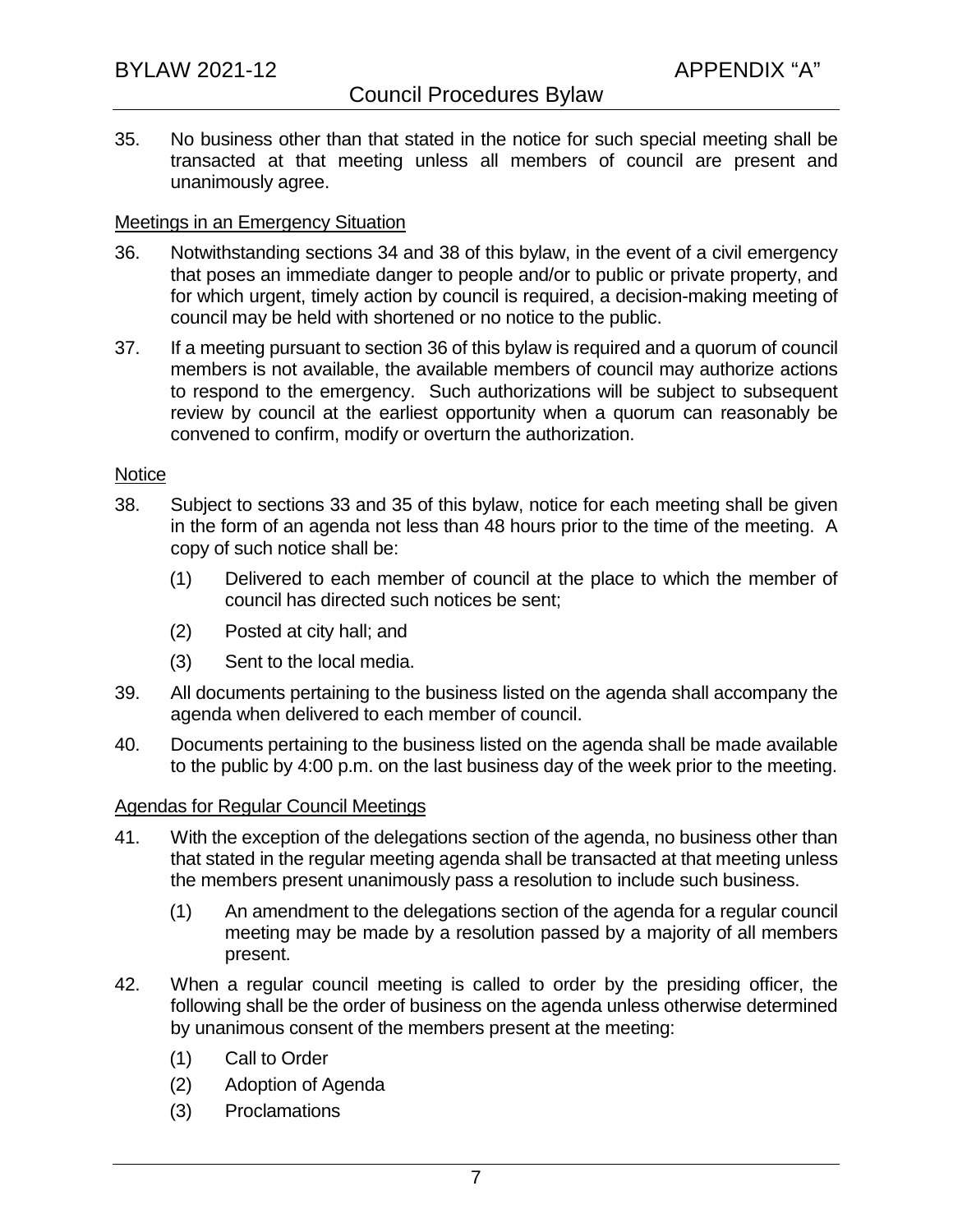- (4) Adoption of Minutes
- (5) Delegations
- (6) Public Input Sessions
- (7) Public Hearings
- (8) Standing Committee Reports
- (9) New and Unfinished Business
- (10) Bylaws
- (11) Adjournment

#### Electronic Participation at Meetings

- 43. A member may participate in a meeting by electronic means and be considered to be in attendance at the meeting. The member must provide notice to the designated municipal officer prior to 4:00 p.m. on the day of the meeting.
- 44. If a member participating electronically is the chairperson of the meeting or a committee, the deputy mayor will preside. If a member participating electronically is the chairperson of a committee, the vice-chair will preside.
- 45. Members participating electronically must vote audibly to allow other members and the designated municipal officer to record the vote.
- 46. Delegates may participate in a regular or standing committee meeting, including a public hearing or public input session, by electronic means if arrangements to do so are made with the designated municipal officer prior to 4:00 p.m. on the day of the meeting at which they wish to speak.

#### Quorum

- 47. A quorum shall consist of a majority of the whole council or whole committee.
- 48. If a quorum is not present within 15 minutes after the time fixed for a council or committee meeting, the meeting shall be rescheduled.
- 49. When a member participating electronically is necessary for the formation of a quorum, the meeting shall be deemed adjourned if at any point the electronic connection is broken. No further business may be conducted unless the electronic connection is re-established.

#### Control and Conduct of Meetings

- 50. The mayor acts as the presiding officer at each meeting at which he is present. For standing committee meetings, the mayor is the umbrella chair and each standing committee chair presides over their standing committee discussions.
- 51. Council members shall pay respect to the presiding officer at meetings.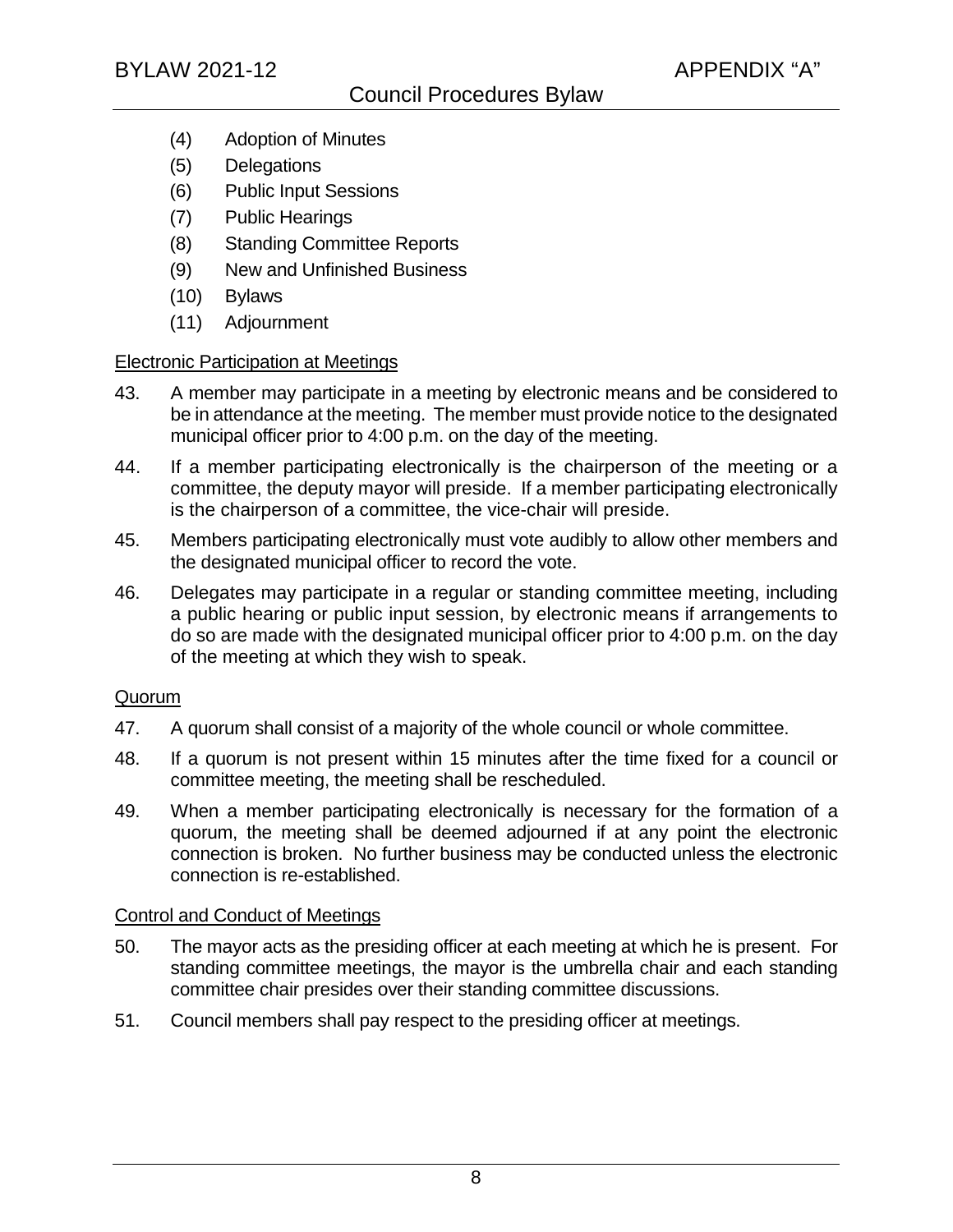- 52. The presiding officer shall maintain order and decorum and decide all questions of order subject to appeal to council as a whole by a vote. The duties of the presiding officer are to:
	- (1) Maintain control by holding or passing the chair;
	- (2) Be impartial;
	- (3) Preserve order and encourage council members who stray from the topic to stay focused on the issue being debated;
	- (4) Make decisions required to maintain order and preserve the decorum of the meeting, including ruling on points of order;
	- (5) Determine which member has the right to speak;
	- (6) Rule when a motion is out of order; and
	- (7) Call a member to order if required.
- 53. The presiding officer shall treat each question in a judicial spirit, but shall not take part in the debate.
	- (1) The presiding officer may step down from the chair for the purpose of taking part in the debate, in which case the deputy mayor or another member may be called to take the chair.
- 54. The presiding officer may give explanations or information within his knowledge from the chair, and may make recommendations from the chair with respect to the business being discussed.
- 55. Any person, including any member, wishing to speak at a meeting shall address the presiding officer and be recognized before beginning to speak.
- 56. When any member is raising points or questions on an issue under discussion, the member should address only one question at a time. The presiding officer may direct the speaking order of other members before returning to any one member. Notwithstanding the foregoing, the presiding officer retains the right to allow more than one question at a time.
- 57. No member shall speak to the same question or in reply for longer than three minutes without the consent of the presiding officer.
- 58. When a person or a member is addressing the chair, every member shall remain quiet, shall not interrupt the speaker except on a point of order, and shall not carry on private conversation.
- 59. Council members shall refrain from using cell phones, e-mail, or any other personal communication devices during the course of meetings.
- 60. When any person, including a council or committee member, is addressing a meeting, that person shall obey the rules of procedure and shall not:
	- (1) Shout or immoderately raise their voice, or use offensive, vulgar or profane language; or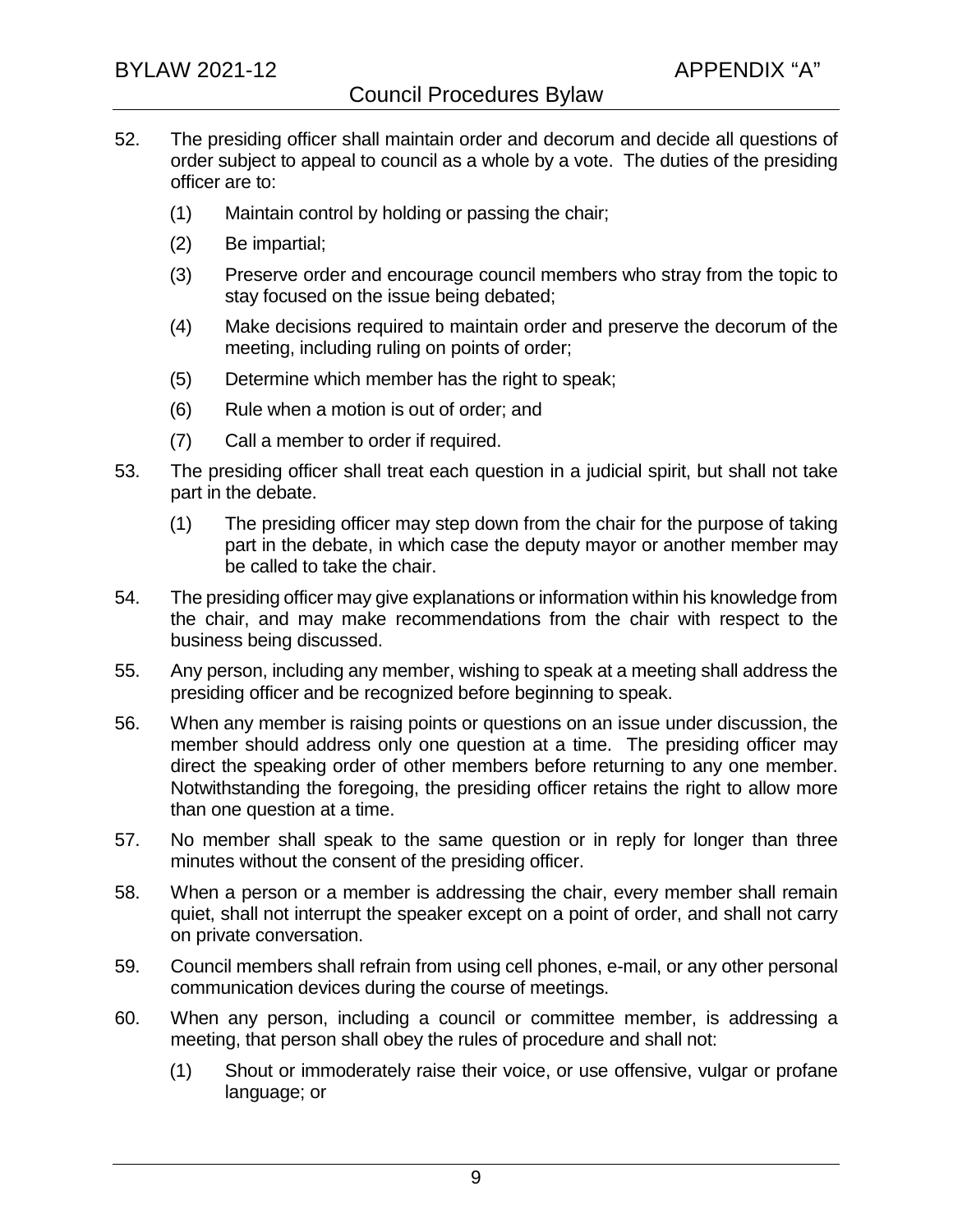- (2) Speak on matters other than the matter on the floor; or
- (3) Make disparaging or personal comments about any person, staff member, or member of council.
- 61. The presiding officer shall immediately censure any person who acts contrary to section 60 of this bylaw.
- 62. A member called to order by the presiding officer shall immediately cease speaking.
- 63. When a person has been censured by the presiding officer, the designated municipal officer shall record such censure in the minutes of the meeting.
- 64. Any person, including a council or committee member, who acts contrary to section 60 of this bylaw twice in a meeting shall, on the order of the presiding officer, be excluded from the meeting and from the meeting room for the remainder of that meeting.
- 65. No exclusion of a member pursuant to section 64 of this bylaw shall be for more than the meeting in progress.
- 66. If a member of council arrives late at a regular or special meeting or committee meeting, no prior discussion shall be reviewed for that member's benefit except with the unanimous consent of all members present at the meeting.
- 67. Where a member wishes to leave council chambers for longer than five minutes while a meeting is in progress, the member shall advise the presiding officer before leaving his seat.
- 68. Council and committee members are discouraged from appearing as delegates or as members of the audience at any regular council or standing committee meeting. However, in order to overcome any apprehension of bias, a member who chooses to participate in such fashion shall be required to withdraw from any discussion, debate, or vote on the subject under consideration.
- 69. A motion is not required to adjourn a meeting. The presiding officer shall declare a meeting adjourned when there is no further business on the agenda.

## Points of Order

- 70. Any council member, including the presiding officer, may raise a point of order.
- 71. A point of order must be raised promptly when the perceived breach has occurred.
- 72. When a point of order is called, all discussion shall cease until the point of order has been decided.
- 73. The member calling the point or order shall state it clearly and without unnecessary comment.
- 74. Upon a matter of decorum or priority of business being appealed to the presiding officer, it shall be decided without debate.
	- (1) The presiding officer rules as to whether the point of order is "well taken" or "not well taken", briefly stating reasons for the ruling.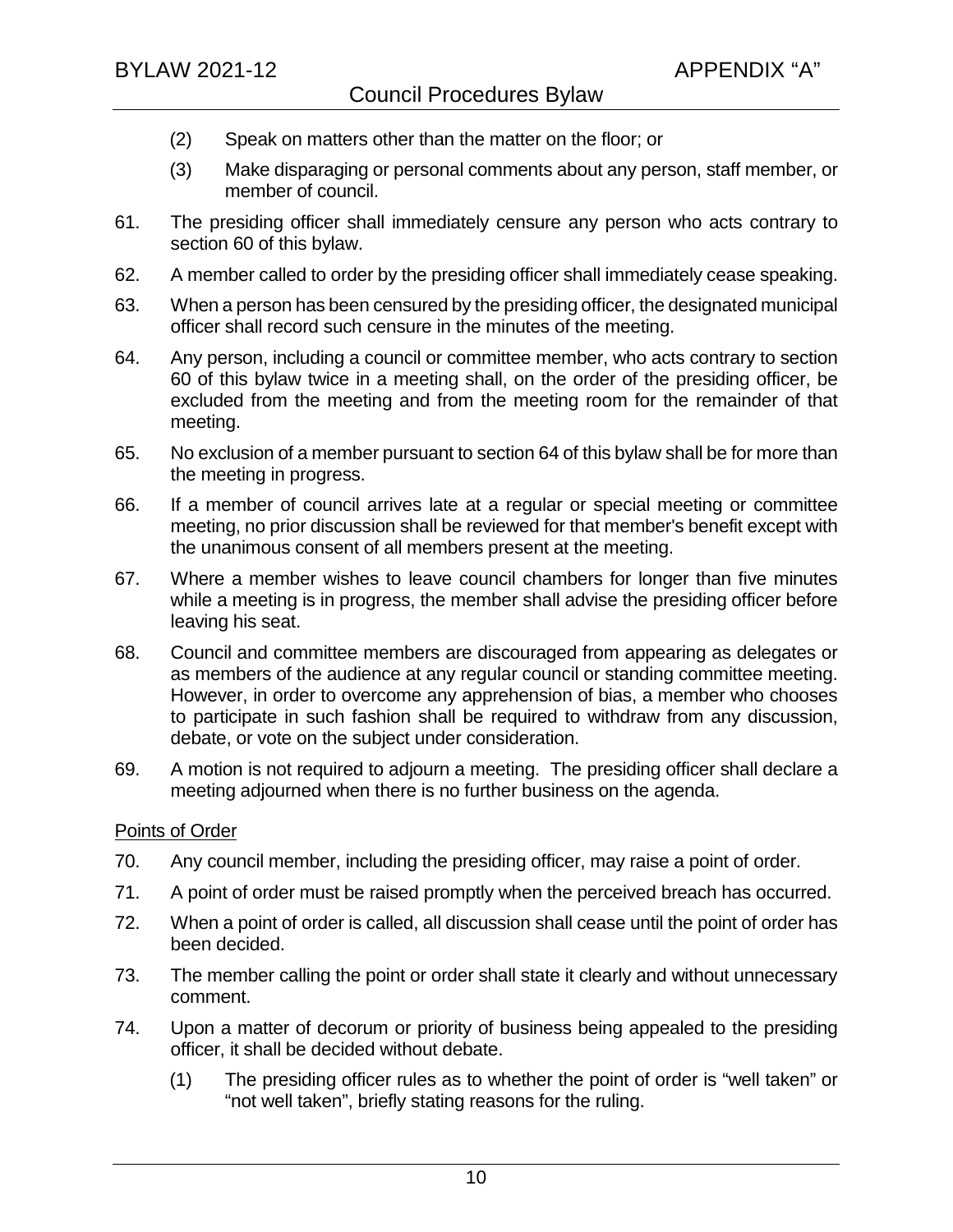## Council Procedures Bylaw

- (2) The presiding officer may ask for assistance in the form of information on parliamentary procedure, which may not be available during the meeting if further research is needed. In that event, the presiding officer may reserve a decision on the point of order until a future meeting. In lieu of asking for assistance, or if otherwise in doubt, the presiding officer may submit the point of order to the assembly for a vote.
- 75. A member may appeal a decision of the presiding officer made during that meeting, and the presiding officer shall cause the appeal to be voted upon by the other members present.

### **Delegations**

- 76. Any person or delegation wishing to appear before council or committee is requested to give notice, verbally or in writing, to the designated municipal officer by no later than 1:30 p.m. on the day of the meeting.
	- (1) Persons registering as delegates shall provide the designated municipal officer with their name, address and contact information, and shall provide the reason for registering as a delegate.
- 77. Persons or delegations addressing council shall be required to state their names, the area of the city in which they live, the purpose of their presentation, and whether they are speaking personally or on behalf of a specific organization or group.
	- (1) Children and youth younger than 18 years will not be required to state the neighbourhood where they live.
- 78. Delegates to regular meetings of council may speak to any item that is on the regular meeting agenda for a decision, except that no delegates will be permitted to address an issue for which a public hearing has been declared closed.
- 79. Delegates to standing committee meetings may speak to any single topic during the delegations section of the agenda except to an issue for which a public hearing has been declared closed.
- 80. The time of speaking for any person or delegation appearing before council or committee shall be limited to five minutes, and each delegate may speak to any topic only once per meeting.
	- (1) Council may by majority vote agree to extend the time period for delegates who have given advance notice to the designated municipal officer that they have a presentation that will take longer than five minutes.
	- (2) Upon being recognized by the presiding officer, council members may direct questions to delegates for clarification purposes only. The time period for the delegate to reply to each question shall be limited to five minutes.
	- (3) At no time shall a member, a delegate or administration enter into discussion or debate during the delegations section of the agenda, and all parties shall refrain from comment on the issues being presented.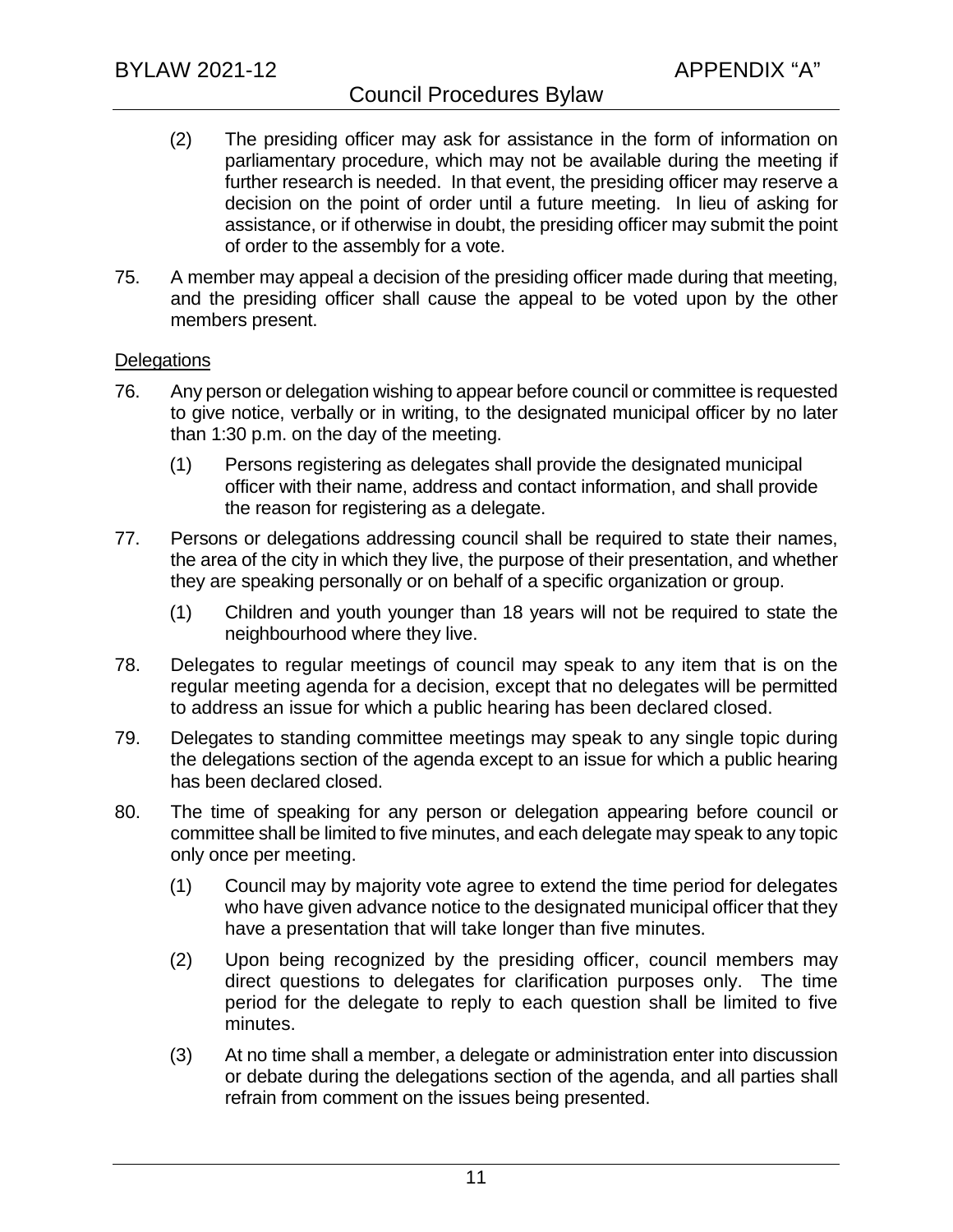81. Delegates are expected to respect the decorum of council chambers and to refrain from making disparaging or personal comments about individuals, businesses, community groups, city staff, or members of council.

### **PART 5 PUBLIC HEARINGS AND PUBLIC INPUT SESSIONS**

- 82. When a matter is on the agenda of a regular or special council meeting for the purpose of a public hearing or a public input session, any individual or delegation may appear without giving notice.
- 83. Any person who wishes to be heard in favour of or against the subject of the public hearing or public input session may be heard in person or by agent.
- 84. Persons appearing at public hearings or public input sessions are expected to respect the decorum of council chambers and to refrain from making disparaging or personal comments about individuals, businesses, community groups, city staff, or members of council.
- 85. The presiding officer shall call three times for appearances from the gallery. Should there be no appearances, the presiding officer shall declare the public hearing or public input session closed.
	- (1) Public input sessions shall be declared closed by the presiding officer for the purpose of allowing the meeting to proceed to the next item of business. However, the closing of a public input session does not prevent council members from receiving further submissions on the subject, either in person or in writing, up to and including the date on which the matter is on a council meeting agenda for a decision.
- 86. When the presiding officer declares a public hearing closed, he shall advise that no further submissions on the subject will be considered by council except that provided by administration.
- 87. Written submissions with respect to any public hearing, including submissions by mail, fax and e-mail, will be accepted at the office of the designated municipal officer up until 12:00 noon on the day set for the public hearing. Thereafter, written submissions may only be deposited with the designated municipal officer at the location specified for the public hearing, and before the public hearing is declared closed.
	- (1) Written submissions with respect to any public hearing that are received at the office of the designated municipal officer after the public hearing has been declared closed shall not be considered.
	- (2) Written submissions must include the name of the person making the submission.
	- (3) Public hearing submissions received prior to 12:00 noon on the day set for the public hearing will be made available for public viewing on the city's website. Each submission posted to the city's website will include the name of the person making the submission.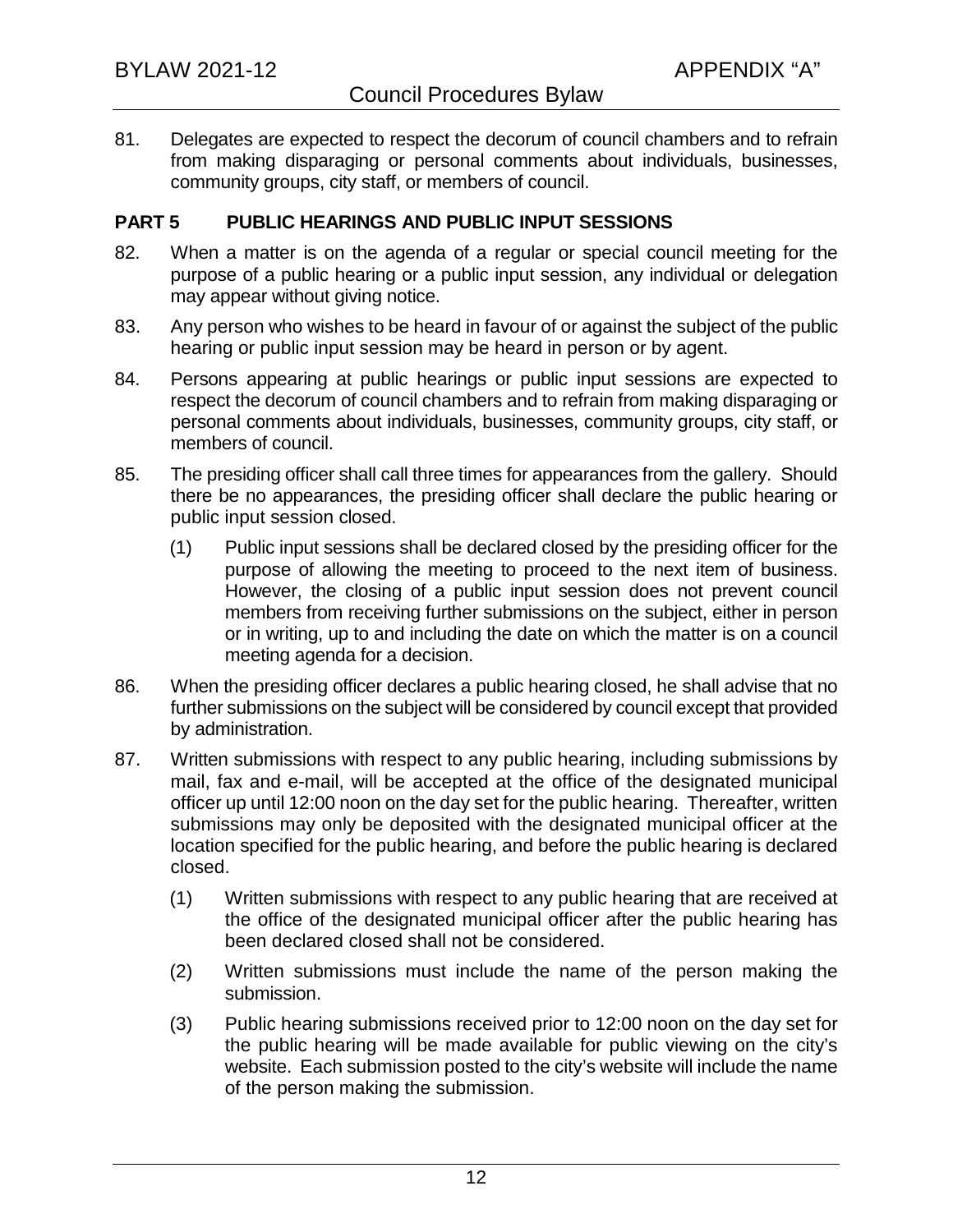- (4) All written reports and materials provided by the parties that are relevant to the application will also be made available for public viewing on the city's website prior to the public hearing.
- 88. Notwithstanding section 86 of this bylaw, if new information is received with respect to a bylaw for which a public hearing has been declared closed, council may pass a resolution authorizing a second public hearing to be held.
- 89. For bylaws to amend the Official Community Plan or the Zoning Bylaw, council shall cause a second public hearing to be held when the first public hearing has resulted in any of the following:
	- (1) Alteration of the permitted land use is proposed;
	- (2) Increasing the permitted density of use is proposed or, without the consent of the property owner, decreasing the permitted density of use is proposed;
	- (3) Significant changes to the bylaw are proposed that otherwise alter the substance of the bylaw; or
	- (4) Council wishes to receive significant new information before coming to a decision on the proposed amendment.

## **PART 6 MOTIONS IN COUNCIL**

### **Motions Generally**

- 90. Council may debate and vote on a motion only if it is first moved by any council member, including the mayor, and seconded by another.
- 91. Every member of council, including the mayor, shall be afforded the opportunity to speak to a motion before an amendment to that motion may be proposed. The presiding officer shall step down from the chair if he wishes to speak to a motion.

#### Notice of Motion

- 92. A notice of motion may be given at any regular council or standing committee meeting, but may not be dealt with at that meeting.
	- (1) If all members of council are present and unanimously agree, a notice of motion given at a regular council meeting may be discussed, debated, and voted on at that meeting.
	- (2) Council members should be cognisant of potential long-term consequences when considering voting on a notice of motion at the same meeting at which it is given. Under most circumstances, issues may be better addressed through the normal process.
- 93. A notice of motion shall be given verbally and in writing to all members of council present. A copy of such notice of motion shall be given to the designated municipal officer upon adjournment of the meeting at which the notice was given.
- 94. Every notice of motion shall precisely specify the entire content of the motion to be considered.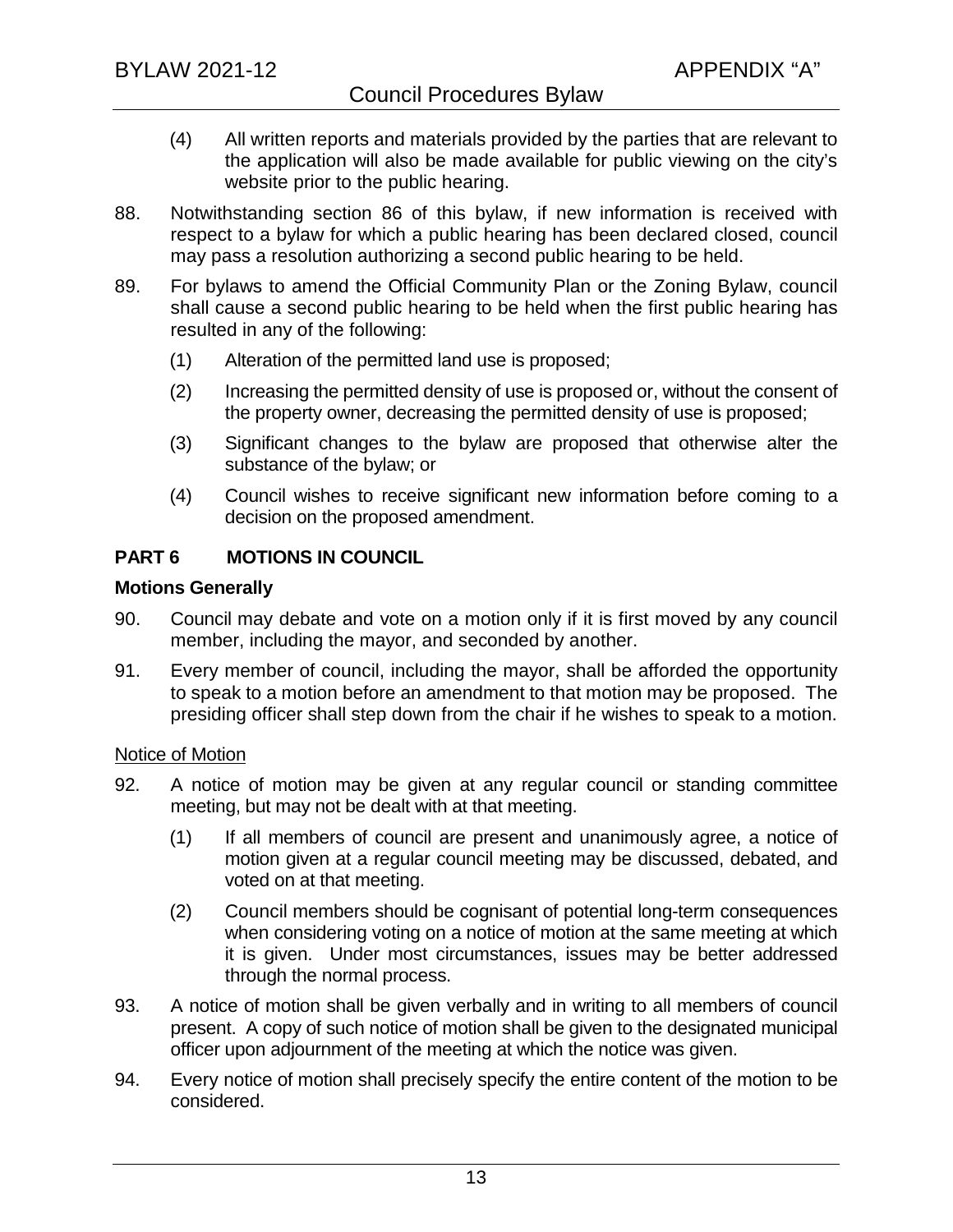95. Unless another date is specified in the notice of motion, the designated municipal officer shall include the subject referred to in the notice of motion under New and Unfinished Business on the agenda of the next regular council meeting. If another date is specified in the notice of motion, the item shall be included under New and Unfinished Business on the regular council agenda for the date specified.

#### Main Motions

- 96. The mover and seconder of any motion may speak and vote for or against any motion.
- 97. When required by the presiding officer, a motion shall be in writing and a copy shall be given to the designated municipal officer before such motion shall be open for consideration.
- 98. When a motion has been moved and seconded and has been stated or read, it shall be deemed to be in the possession of council, and may only be withdrawn by majority consent of the council members present.
- 99. The designated municipal officer shall record that the motion has been duly moved and seconded, but the minutes shall not record the names of the mover and seconder.
- 100. Every motion or resolution shall be stated or read by the mover, who shall speak first to the motion.
- 101. When duly moved and seconded, a motion shall be open for discussion and debate. A member may speak to a motion a maximum of two times only unless council agrees to provide a member another opportunity to address the issue.
- 102. Any member of council may require the motion under discussion to be read for the member's information at any time during the debate, but not so as to interrupt a member who is speaking.
- 103. When a motion is tabled but is not finally settled, no conflicting motion whose adoption would restrict council in acting on the first motion may be introduced.
- 104. When debate has ended, the presiding officer shall put the motion to a vote.
	- (1) Unless overruled by a majority vote of the members present at the council meeting, the presiding officer shall determine when a motion is to be put to a vote and the presiding officer's decision shall be final.
- 105. When a motion under consideration concerns two or more specific matters, any member of council may request that the vote upon each matter be taken separately.
- 106. When the motion has been put to a vote, no member shall debate or comment further on the question or speak any words except to request that the motion be read aloud.
- 107. No motion other than an amending motion or a motion to table, postpone or refer shall be considered until any motion already before council has been disposed of.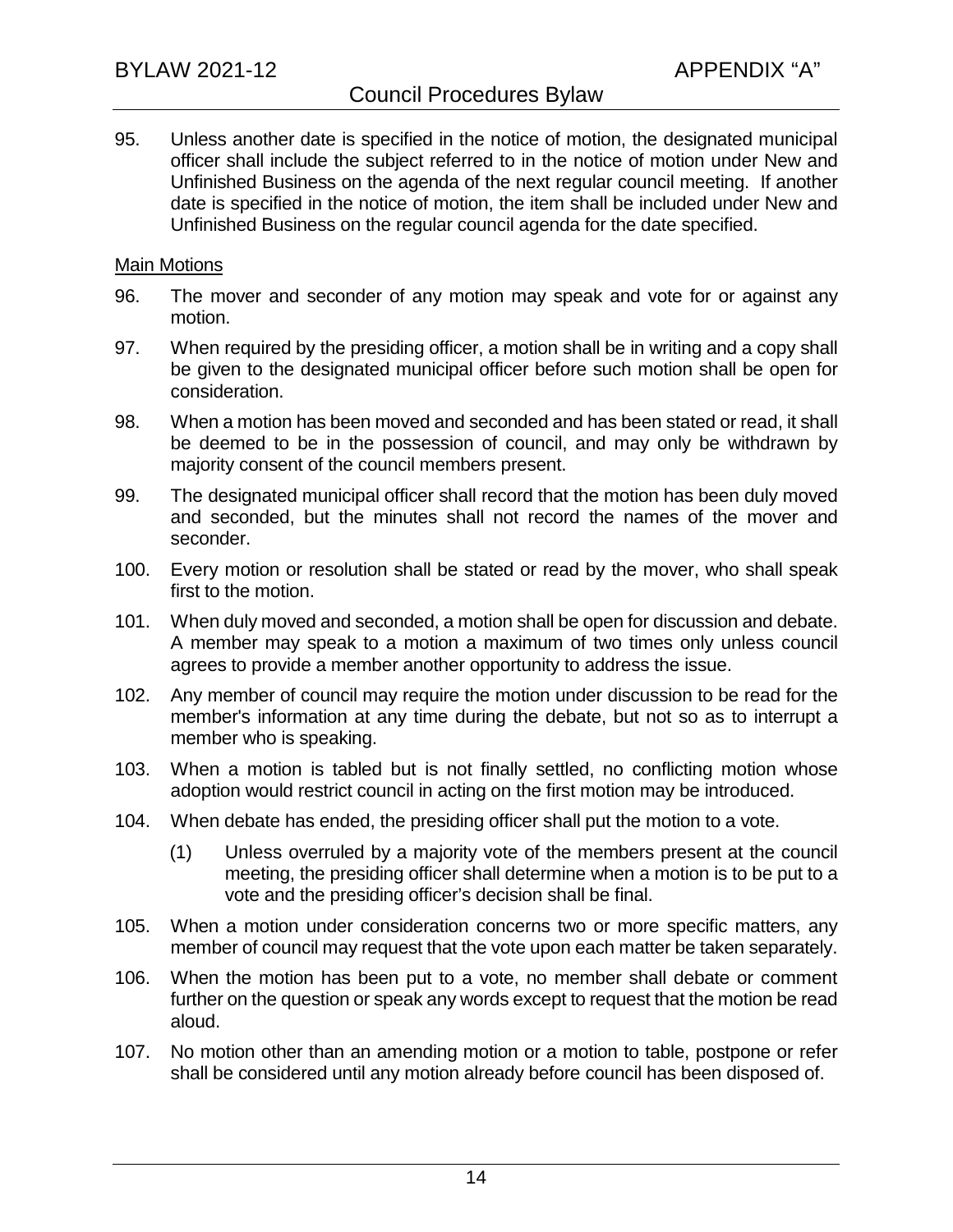108. Any motion which has the effect of changing or nullifying a previous action or direction of council shall not be brought up unless in accordance with provisions in this bylaw to reconsider, alter or rescind.

#### Motion to Table

109. A motion to table shall be used only to temporarily set aside an issue and bring it back at the same meeting.

#### Motion to Postpone

- 110. A motion to postpone passed by a majority of council members present may postpone any motion in possession of council.
- 111. A member who is moving a motion to postpone may include in the motion:
	- (1) The terms on which the motion is being postponed;
	- (2) The time when the matter postponed is returnable; and
	- (3) Whatever explanation is necessary to support the purpose of the motion to postpone.
- 112. When duly moved and seconded, a motion to postpone shall be open for discussion and debate. A member may speak to a motion to postpone a maximum of one time only.
- 113. Unless otherwise specified, a postponed motion shall be on the agenda of the next regular meeting as an item of unfinished business.
	- (1) Any motion postponed to a specified date shall appear on the agenda for that meeting and be considered as an item of unfinished business at that meeting.

#### Motion to Amend or Motion of Substitution

- 114. A motion to amend a main motion, or a motion of substitution in respect of a main motion, may be made by any member of council.
- 115. Every amending motion shall, when requested by the presiding officer, be in writing, and shall be decided on or withdrawn before the original motion is put to a vote.
- 116. Motions to amend or motions of substitution shall be voted on in reverse order to that in which they are moved.

#### Motion to Refer

- 117. Any member of council may move to refer an original motion to administration or committee in order that additional information may be brought to council prior to further consideration.
- 118. A member who is moving a motion to refer may include in the motion:
	- (1) The terms on which the motion is being referred;
	- (2) The time when the matter referred is returnable; and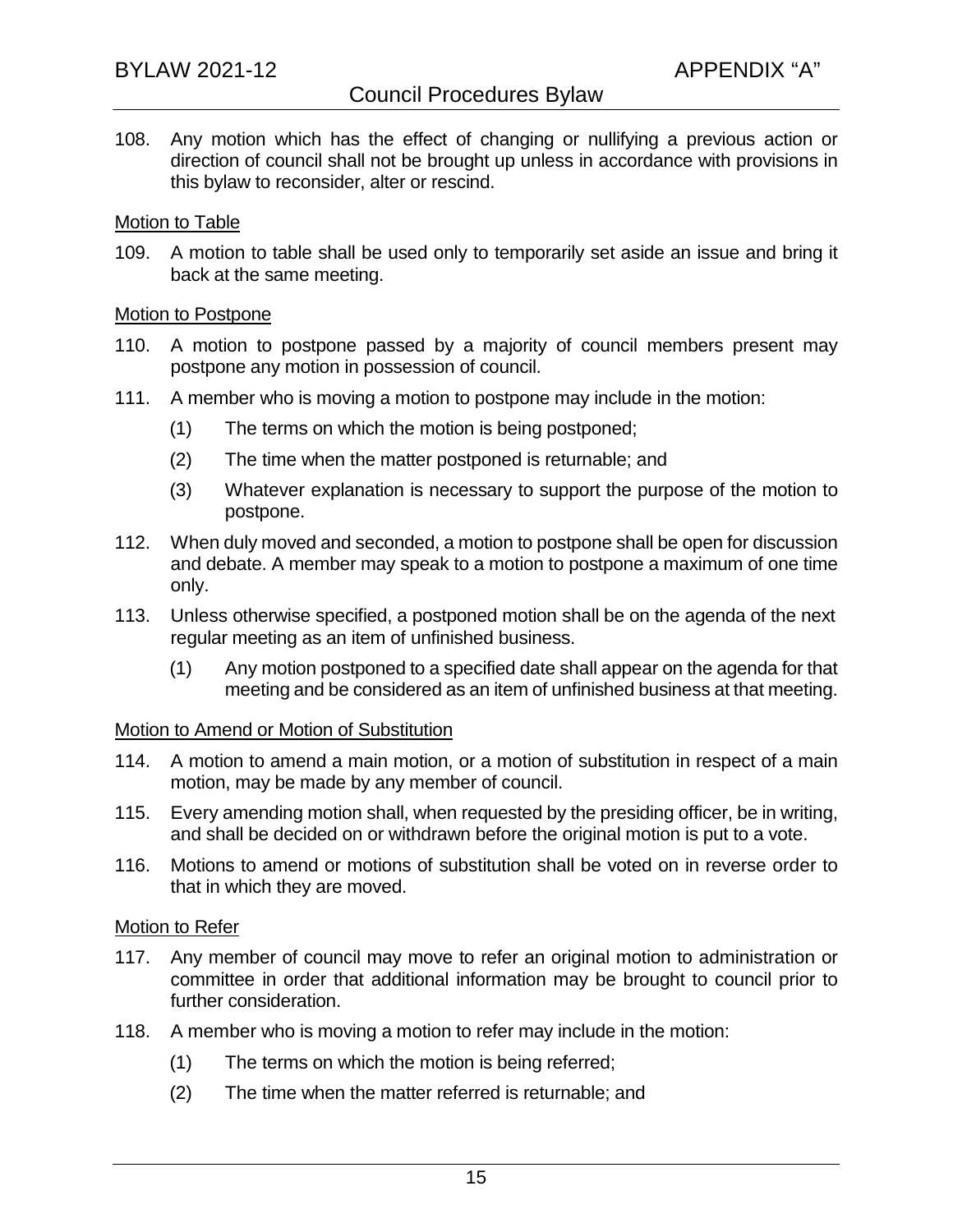(3) Whatever explanation is necessary as to the purpose of the motion to refer.

### Motion to Reconsider, Alter or Rescind

- 119. Subject to the civil emergency provisions of section 37 of this bylaw, a council decision shall not, during a period of one year after the decision, be reversed, reconsidered or rescinded unless a written notice of motion to do so has been given from one regular council meeting to the next and a clear majority of the whole council votes in favour of revisiting the decision.
- 120. Notwithstanding anything provided in section 119 of this bylaw, where pursuant to any motion duly passed by council the city has a contractual liability or obligation, council shall reconsider, alter, vary, revoke, rescind or replace the motion only in exceptional circumstances, and every effort shall be made so as to not to interfere with that liability or obligation.

#### Withdrawal of Motions

121. A motion may not be withdrawn without the consent of council after it has been duly moved and seconded or after it has been read into the record in anticipation of being voted upon.

## **PART 7 PASSAGE AND ENACTMENT OF BYLAWS**

### Passage of Bylaws

- 122. Every bylaw shall have three distinct and separate readings before it is adopted, but no more than two readings may take place at any one meeting of council.
- 123. Should council wish to amend a bylaw that is coming forward from any committee for first reading, council shall make such amendments to the said bylaw during the "Committee Reports" portion of the agenda before it is given first reading.
	- (1) Council members may also propose amendments to a bylaw prior to second or third reading.
- 124. Council shall vote on the motion for first reading of any bylaw without amendment or debate.
- 125. When a bylaw is scheduled for second and third reading at the same meeting, council may consider postponing third reading to a subsequent meeting when the bylaw is amended at second reading.
- 126. A bylaw that requires the approval of the Minister shall receive two readings prior to the submission of a certified copy to the Minister. Written approval from the Minister shall be received prior to third reading unless the 45-day review period as provided for in the *Municipal Act* has expired.
- 127. In accordance with the provisions of the *Municipal Act*, the previous readings of a proposed bylaw are rescinded if the bylaw does not receive third reading within two years after first reading.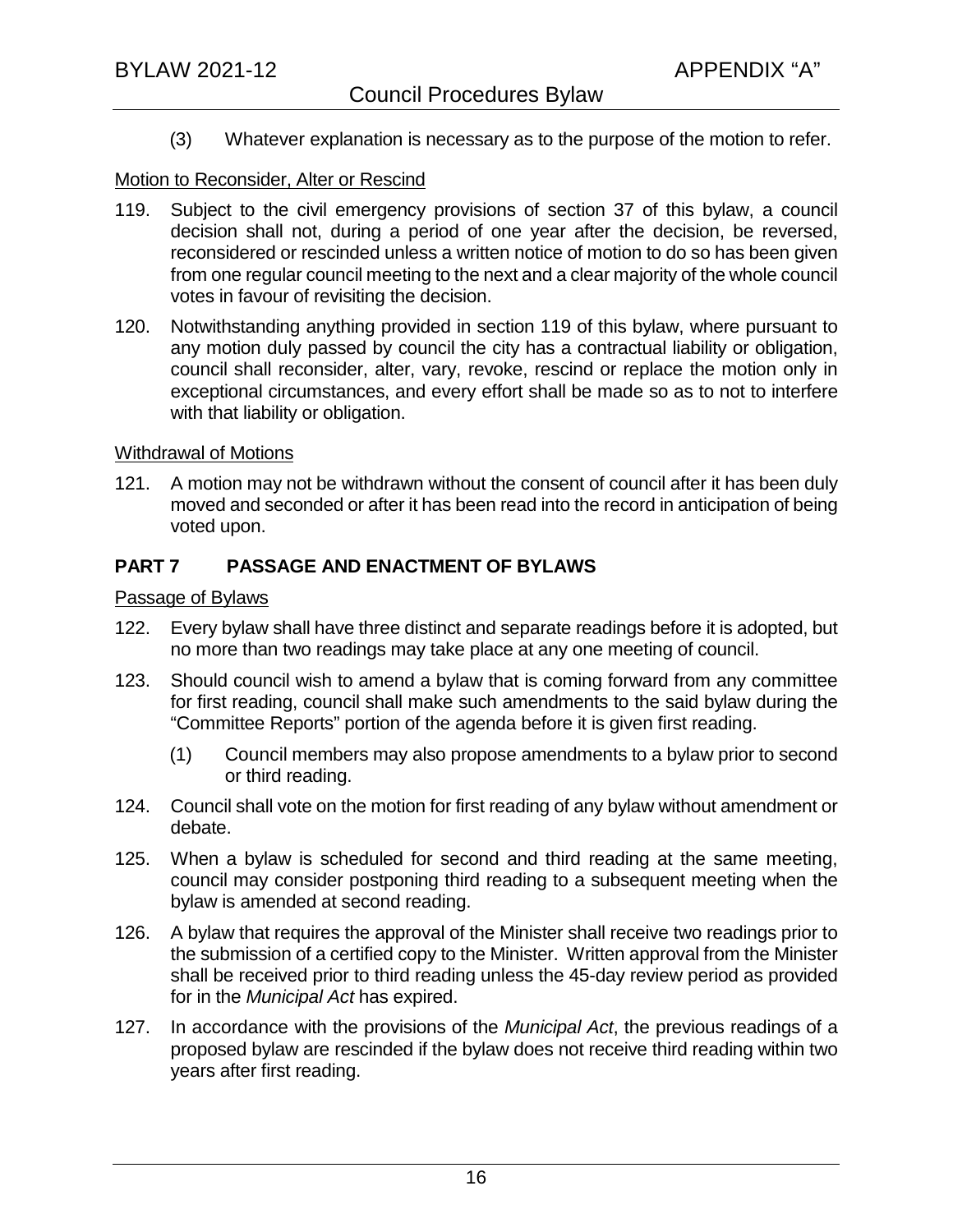128. When a bylaw has received third reading and been passed, the presiding officer shall declare the bylaw adopted.

#### Enactment of a Bylaw

- 129. After council votes affirmatively for third reading of a bylaw, it becomes a municipal enactment of the city and is effective immediately unless the bylaw provides otherwise.
- 130. After passage, a bylaw shall be signed by the presiding officer of the meeting at which it was passed and by the designated municipal officer, and shall be embossed with the corporate seal of the city.

### **PART 8 VOTING**

- 131. Once a question is put to vote, no member shall leave council chambers until the vote is taken.
- 132. Any bylaw or resolution upon which there is an equality of votes shall be deemed to be defeated.
- 133. If a member refuses to vote, fails to vote, or abstains from voting on an issue, the member shall be deemed to have voted in favour of the matter except where the member abstaining is prohibited from voting pursuant to the *Municipal Act*.
- 134. Every member of council present shall vote on every matter unless:
	- (1) In a specific case the member of council is excused from voting by resolution of council; or
	- (2) The member of council is disqualified from voting by reason of declaring a conflict of interest or having a pecuniary interest in the matter under consideration.
- 135. Where a member of council is excused or disqualified from voting in accordance with section 134 of this bylaw, the designated municipal officer shall record such in the minutes.
- 136. The designated municipal officer shall record in the minutes if a vote is carried unanimously. Wherever the vote is not unanimous, the designated municipal officer shall record who voted in favour and who voted against the motion.

#### **PART 9 MINUTES**

- 137. Minutes of all proceedings of council in regular, special and any committee of council meeting shall be recorded in accordance with the requirements of the *Municipal Act*.
- 138. In accordance with the provisions of this bylaw, minutes of regular and special council meetings and any committee of council meetings shall include:
	- (1) declarations of interest or conflict of interest (sections 11 and 12)
	- (2) disqualifications and the reasons thereto (sections 13 and 14)
	- (3) resolutions to go in-camera and to revert to open meeting (section 25)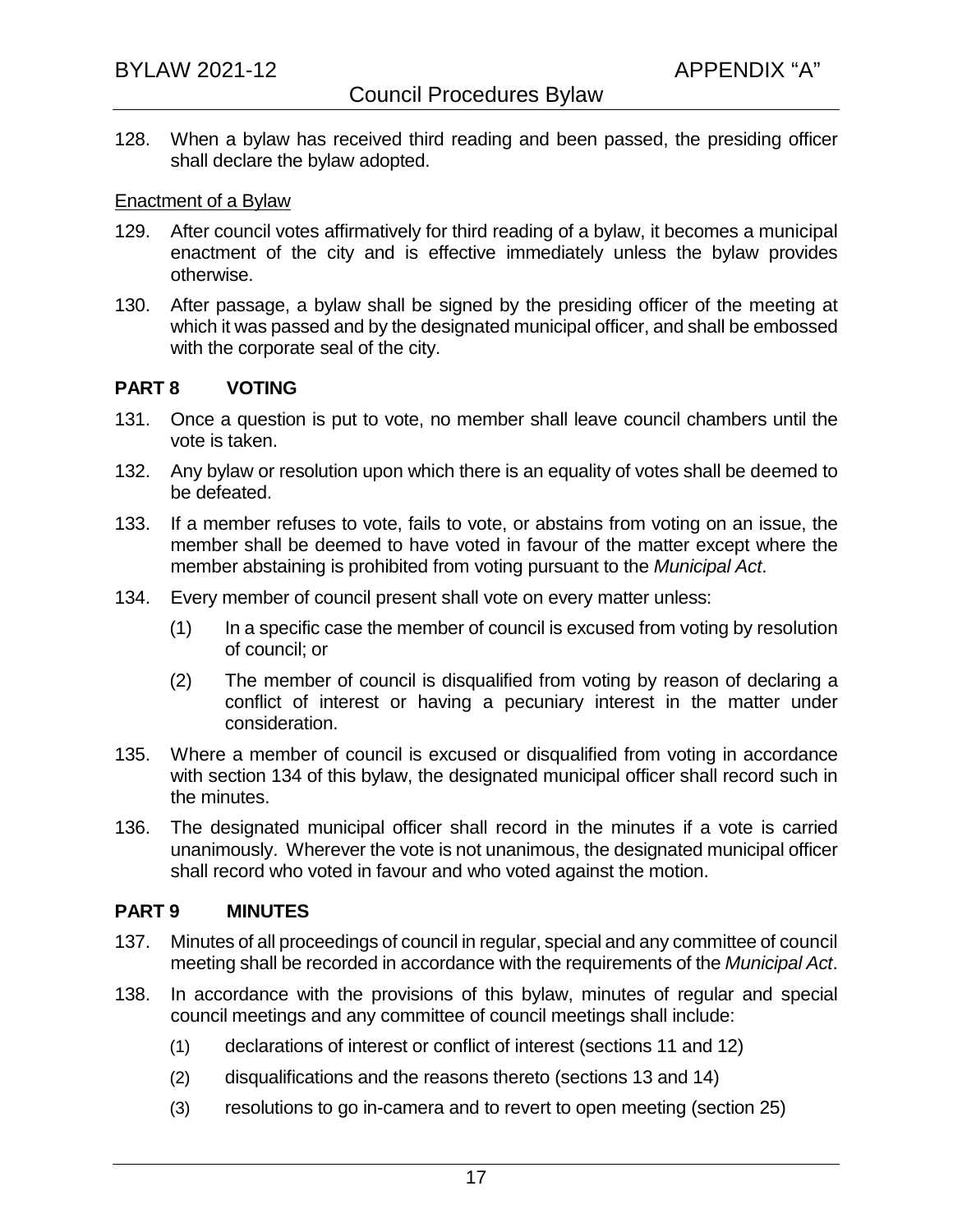- (4) censure (section 61)
- (5) that motions are duly moved and seconded (section 90)
- (6) whether a vote is defeated by reason of a tie (section 132)
- (7) if a member refuses to vote, fails to vote or abstains from voting (section 133)
- (8) whether a member is excused or disqualified (section 134)
- (9) whether a vote is decided unanimously or by a split decision (section 136)

## **PART 10 PROCEDURES FOR THE CONDUCT OF APPEALS**

- 139. Where a matter is appealed to council in accordance with any bylaw or Act, the proceedings shall be heard by council in a committee of the whole meeting.
- 140. The mayor shall be the presiding officer at committee of the whole meetings called for the purpose of hearing appeals.
- 141. A notice of the day, hour, and place of the committee of the whole meeting and the nature of the business to be transacted at the meeting shall be given at least 24 hours before the time of the meeting by posting a copy of the notice at the municipal office and by leaving a copy of the notice for each member of council at the place to which the member has directed such notices to be sent.
- 142. No business other than that stated in the notice for such committee of the whole meeting shall be transacted at that meeting.
- 143. Upon the committee of the whole meeting being called to order the by presiding officer, the following shall be the order of business on the agenda unless otherwise determined by unanimous consent of the members present at the meeting:
	- (1) Adoption of the agenda
	- (2) Presentation from administration administration will present a report providing details of the issue, background information, and the reason for the appeal.
	- (3) Questions from council members the presiding officer will ask if council members have any questions for administration. Such questions shall be used for clarification or investigation purposes only.
	- (4) Presentation from appellants the presiding officer will call for delegations to speak to the appeal:
		- (a) Electronic participants, if any, will be asked to speak first;
		- (b) Delegates will be limited to five minutes for their presentations but should be prepared for questions from council members. Questions from council members shall be used for clarification or investigation purposes only;
		- (c) Each delegate will be limited to only one presentation, but delegates will be permitted to respond to questions that may arise.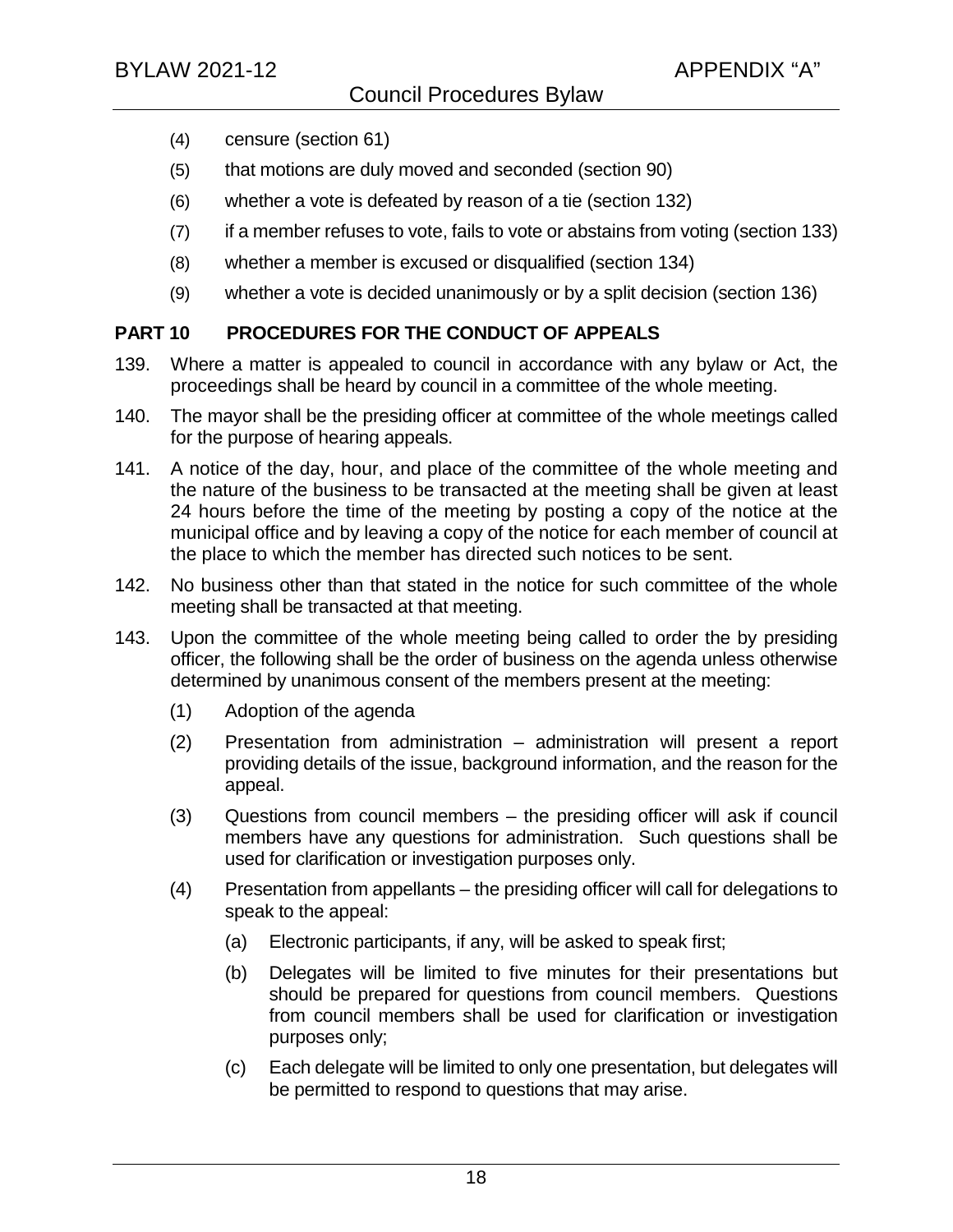- (5) Clarification from administration when all delegates have spoken, the presiding officer will ask if administration has any clarification to add in response to the presentations from the delegates.
- (6) Clarification from appellants the presiding officer will ask the appellants if they have any clarification to add.
- (7) In-camera the committee will go in-camera to deliberate and make a decision, and will leave council chambers for their deliberations:
	- (a) Only members of council and a legal representative, if desired by council**,** shall be present at the in-camera portion of the meeting;
	- (b) All persons present at the meeting apart from members of council will be invited to remain in council chambers while in-camera deliberations take place;
	- (c) If questions arise while members are deliberating, the committee will return to chambers to ask their questions in open meeting. When members have the answers they need, they will leave again to continue their deliberations in-camera; and
	- (d) Council members will select a representative to prepare a written record of the outcome of the in-camera deliberations.
- (8) Open meeting the committee will return to council chambers and revert to open meeting.
- (9) Announcement the presiding officer will announce that the decision of council will be brought forward for ratification at an open meeting and then communicated in writing to the appellant.
- (10) Adjournment.
- 144. The decision of council made at the in-camera meeting of the committee of the whole shall be brought forward for ratification at the next regularly-scheduled council meeting.
- 145. Where council's meeting schedule does not permit timely ratification, the decision of council may be ratified at a special meeting called for that purpose at the discretion of council.
- 146. The appellant will be advised in writing within 60 days of council's decision on this matter unless a more restrictive time limit is specified in the bylaw or Act that provided for the appeal.

## **PART 11 PROCEDURES DURING AN ELECTION PERIOD**

147. Prior to an election period the city manager will ensure that all council members and all members of administration are advised with respect to the application of the procedures set out in Part 11 of this bylaw.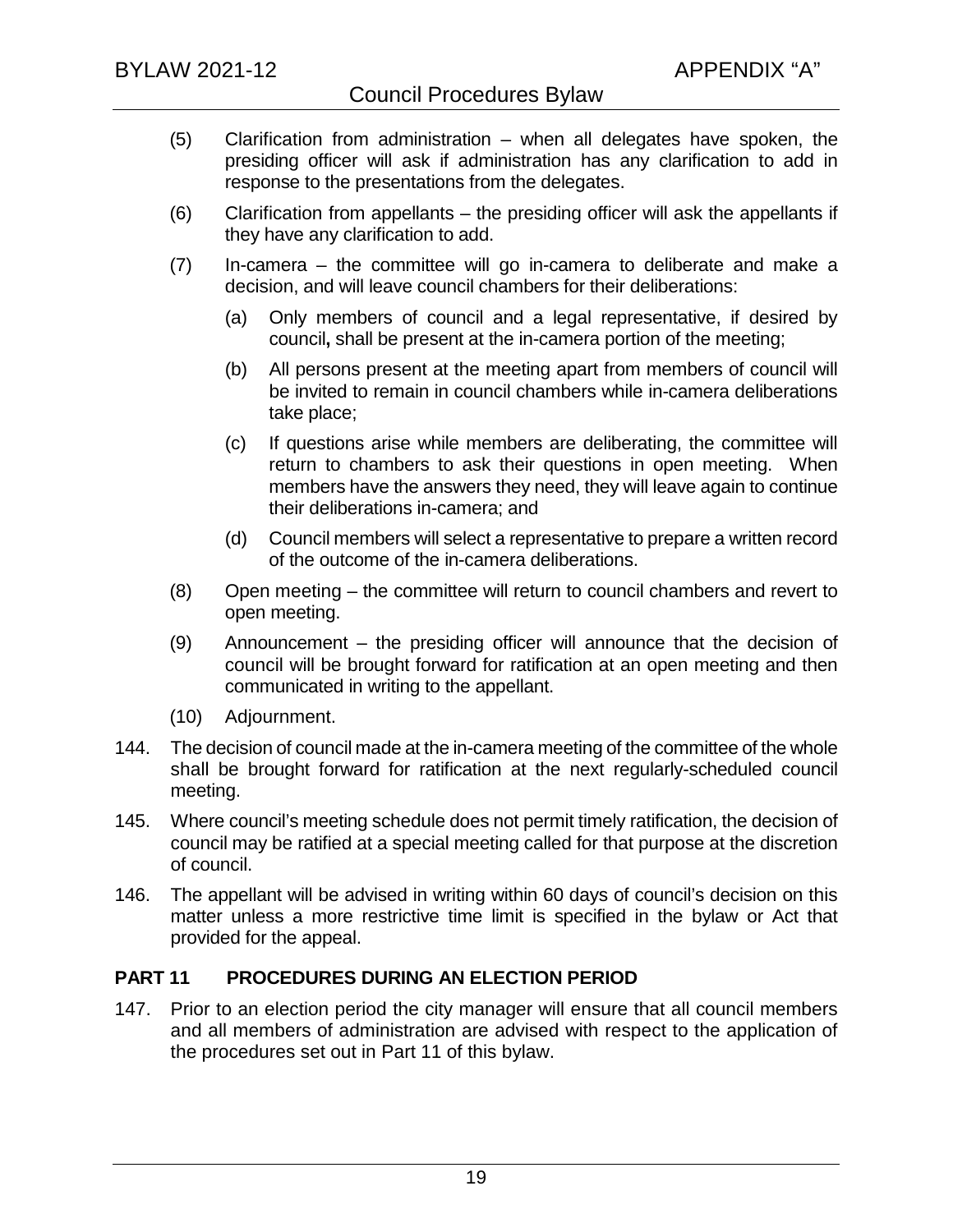#### Council Decision-Making

- 148. During the election period, which is from the end of nomination day until 8:00 p.m. on Polling Day*,* council will operate under a "business as usual" approach except for the restrictions imposed in Part 11 of this bylaw. Essentially, council will not make any decisions during the election period that will be binding on an incoming council save for decisions which are part of the normal operating function of council. This includes most municipal planning matters.
- 149. Council will not make any major policy decisions during the election period.
- 150. Major policy decisions are decisions to terminate the appointment of the city manager or other decisions relating to the employment of the city manager, other than a decision to appoint an interim city manager:
- 151. If council considers that there are extraordinary circumstances where the municipality or the local community would be significantly disadvantaged by council not making a particular major policy decision, council will, by resolution, make a decision. Such resolutions will be noted as extraordinary.
- 152. During the election period, further to any major policy decisions, there is to be no council policy formation or adoption, no censure of government departments or Ministers, and notices of motion and general business are not to be of a political nature.

### Use of Council Resources During an Election

- 153. Council members will ensure that council resources are not used inappropriately during an election period in ways that may influence voting in an election or provide undue advantage for a candidate. In any circumstances where the use of council resources might be construed as being related to a candidate's election campaign, advice will be sought from the city manager.
- 154. Municipal administration will not authorize, use or allocate a council resource for any purpose that may influence voting in the election, except where it only relates to the election process and is authorized by the city manager.
- 155. Council resources, including offices, support staff, hospitality services, equipment, stationery and printing will be used exclusively for normal council business during the election period and will not be used in connection with any election campaign or in a manner that may be construed as supporting an election campaign.
- 156. No council logos, letterheads or other City of Whitehorse branding will be used for, or be linked in any way to, a candidate's election campaign.
- 157. Public events and functions during the election period will only be organized and run by administration if they are part of council's normal business activities. Administration will strive to avoid staging any functions, public events or the launch of publications during the election period. No active campaigning, including within the context of speeches by council members, is to be conducted at council-sponsored events.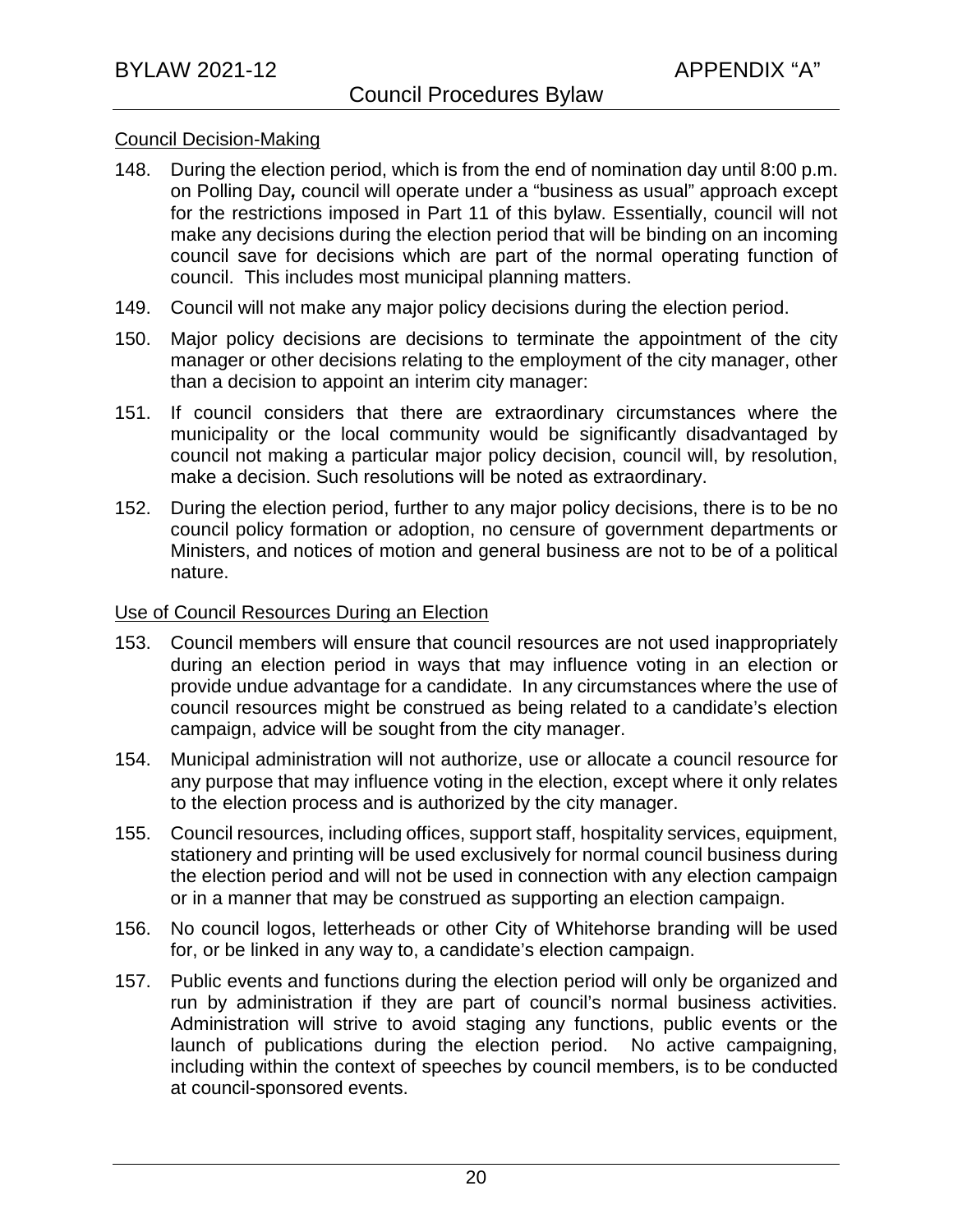- 158. Reimbursements of out-of-pocket expenses for council members during the election period will only apply to costs that have been incurred in performance of normal council duties, and not for expenses that could be perceived as supporting or being connected with the election.
- 159. Equipment and facilities such as phones, laptops, facsimile machines, etc., provided to council members for the purpose of conducting normal council business will not be used for campaigning purposes.
- 160. The city e-mail addresses of council members will not be included on campaign material.

#### Information

- 161. Information and briefing materials prepared by administration for council members during the election period will relate only to factual matters, existing council services, or information that would normally be available to the public.
- 162. All requests for information or action are to be issued through the offices of the designated municipal officer who will keep a record of requests made and the advice provided.
- 163. No information will be provided which relates to new policy development, new projects, or matters that are the subject of public or election debate or might be perceived to be connected with a candidate's election campaign.

#### Publicity

- 164. Council will not print, publish or distribute, or cause, permit or authorize to be printed, published or distributed, electoral advertisements, handbills, pamphlets or notices during the election period unless it only contains information about the electoral process.
- 165. Council further commits to the following standards during the election period:
	- (1) No council member will influence a municipal staff member to make any public statement that could be construed as influencing the election. This does not include statements of clarification that are approved by the city manager.
	- (2) Where a publicity campaign is deemed necessary for a council service or function, the city manager must approve it. Council publicity during the election period will be restricted to promoting normal council activities.
	- (3) Any requests for media advice or assistance from council members during the election period will be channelled through the city manager. No media advice or assistance will be provided in regard to publicity that involves individual council members where that advice would relate to their election campaign.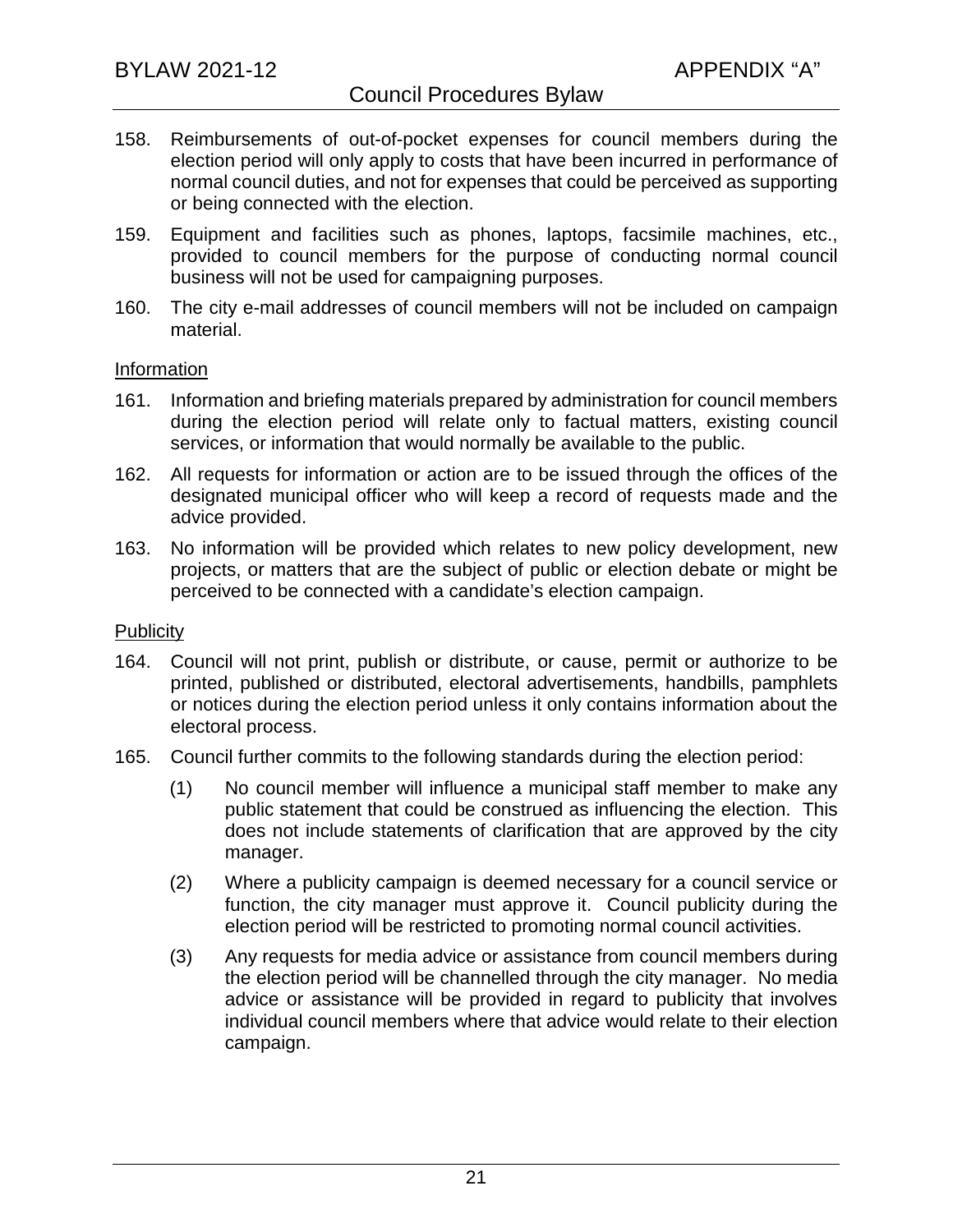## Council Procedures Bylaw

(4) Council members will not use their position as an elected representative as it relates to access to municipal staff and other council resources to gain media attention in support of an election campaign.

#### Assistance to Candidates

- 166. Council affirms that all candidates for the municipal election will be treated equally in terms of assistance and advice relating to the conduct of the council election.
- 167. All election related enquiries will be directed to the Returning Officer or, where the matter is outside the responsibilities of the Returning Officer, to the city manager.

◘*2021-01-14*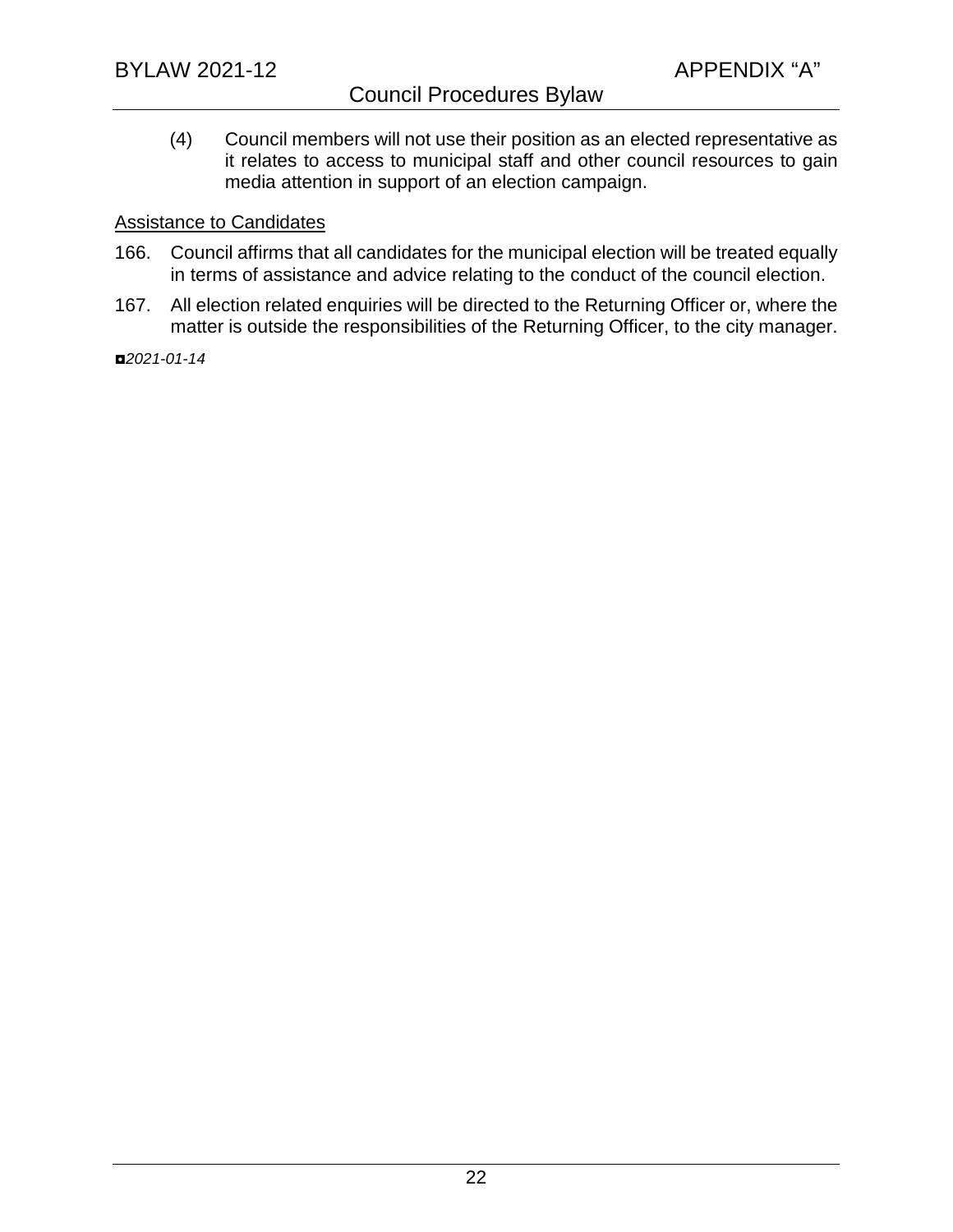## **APPENDIX "B"**

### **STANDING COMMITTEE TERMS OF REFERENCE**

In addition to any other duties referred by council to the individual committees, the duties of the standing committees shall be to advise council on the matters listed herein.

#### Corporate Services Committee

- Matters relating to the receipt or payment of money in accordance with all bylaws of the city and statutes of the Territory;
- Matters of finance including both operating and capital budgets;
- Matters relating to business and technology services;
- Matters relating to corporate communications;
- Policy development and review;
- Bylaw development and review;
- Legal claims;
- Matters of general governance; and
- Matters relating to personnel issues.

#### City Planning Committee

- The administration of the Zoning Bylaw and the Official Community Plan;
- Matters relating to land-based planning;
- Matters of property acquisition or disposal;
- Matters relating to leasing; and
- Matters relating to heritage and historical resources.

#### Development Services Committee

- Encouraging and promoting development, including economic development;
- Encouraging and promoting industrial and commercial growth;
- Liaison with other economic development bodies;
- Liaison and cooperation with local First Nations;
- Matters relating to building and plumbing codes;
- Matters relating to building construction and maintenance;
- Matters relating to local improvement initiatives;
- Matters relating to environmental protection; and
- Matters relating to the sustainability plan.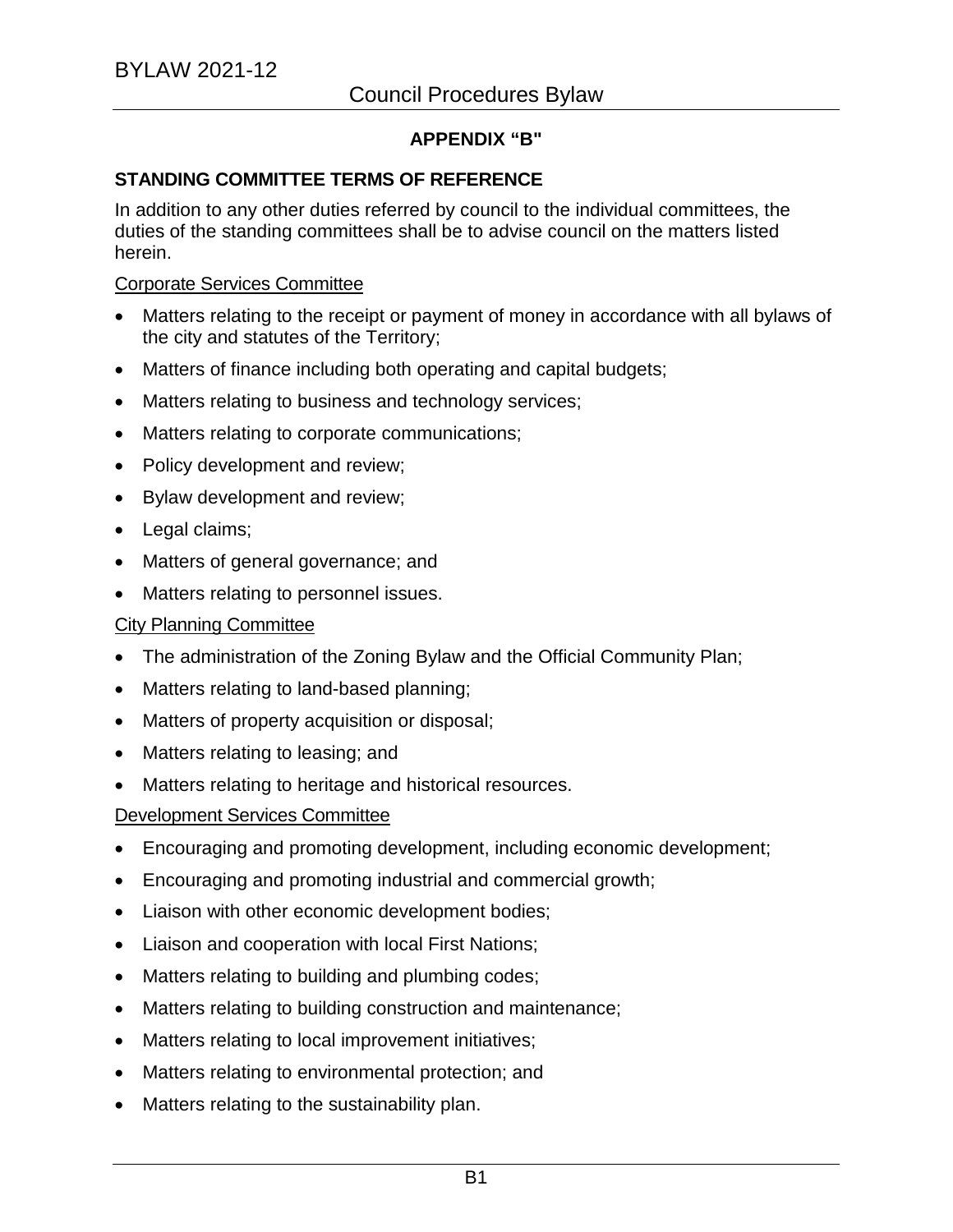## Council Procedures Bylaw – Standing Committee Terms of Reference

### City Operations Committee

- Matters relating to the waterworks and sewage systems of the city and the property, distribution, and collection systems connected therewith;
- Matters relating to the construction and maintenance of city facilities;
- Matters relating to the construction and maintenance of streets, roads and highways;
- Matters relating to the waste collection services of the city and the maintenance of the waste disposal grounds under the control of the city;
- Matters relating to street lighting in the city; and
- Matters relating to fleet services.

## Community Services Committee

- The operation and control of all public parks and public recreation grounds and facilities and recommendations on the establishment of such parks and recreation grounds and facilities deemed necessary to carry on a comprehensive parks and recreation program;
- The encouragement, initiation and supervision of programs which include physical, social, artistic, group and intellectual recreation and audience entertainment while continually striving to meet the parks and recreation needs of the community;
- Co-operation with and encouragement of organizations and institutions within the city that are engaged in recreational or cultural pursuits or activities, whether such organizations and institutions are public, private, civic, social or religious, and cooperation with provincial and national groups or organizations that support and promote parks and recreation;
- Matters relating to Tourism;
- Matters relating to Sister City issues and events;
- Matters relating to the celebration of events and anniversaries in Whitehorse; and
- Matters relating to public transportation.

## Public Health and Safety Committee

- The prevention and suppression of fires;
- Policies relating to crime prevention and enforcement;
- Matters relating to safety issues and Emergency Measures;
- Matters relating to the enforcement of regulatory bylaws within the city; and
- Matters pertaining to animal control
- ■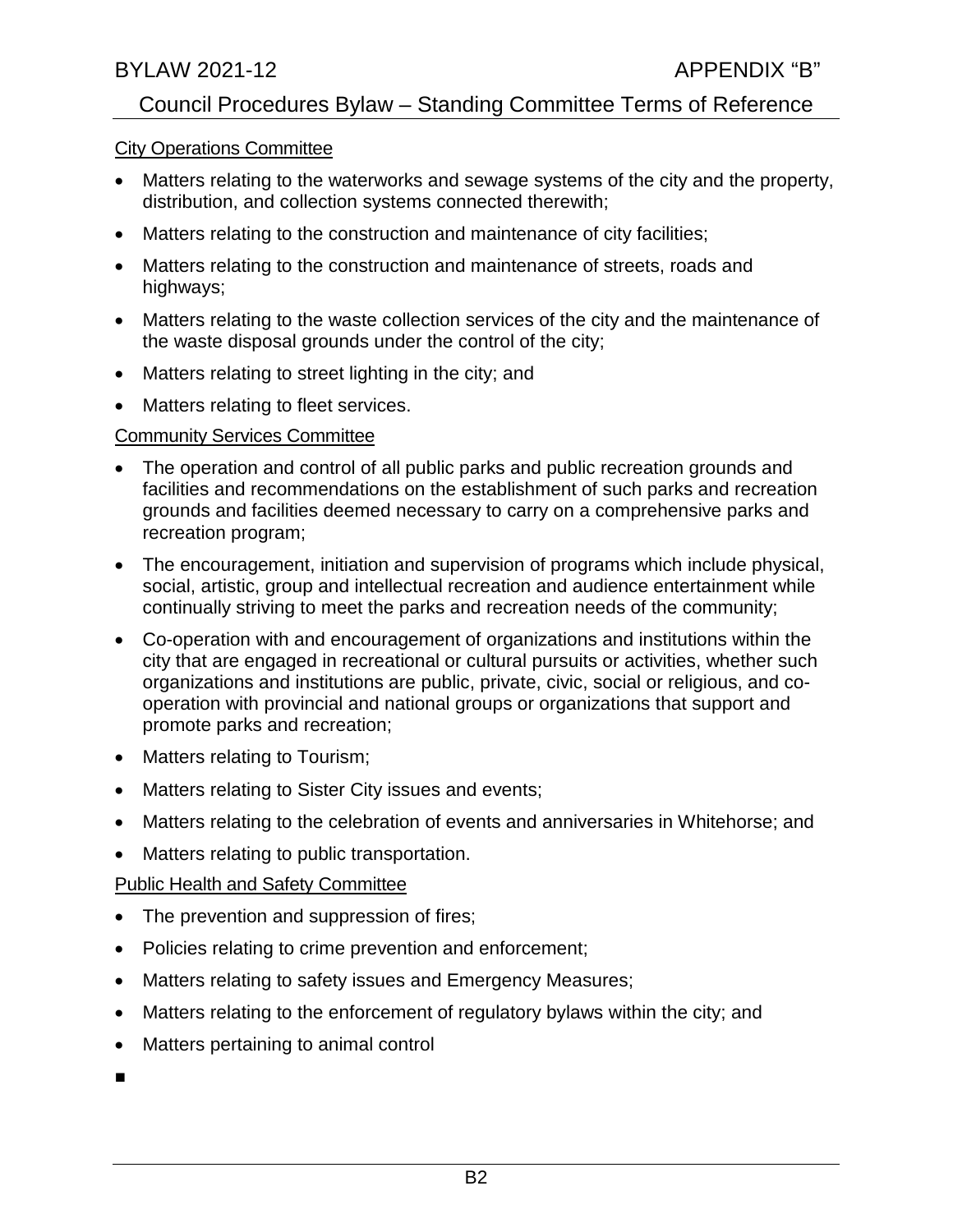## **APPENDIX** "**C"**

### **CODE OF CONDUCT FOR COUNCIL MEMBERS**

Council members are the democratically elected representatives of the City of Whitehorse who form the municipal council.

Council is answerable to the overall community through democratic processes. This Code will assist council members in providing for the good government of the City of Whitehorse.

The community is entitled to expect:

- high standards of conduct from its elected representatives,
- that council members represent the entire community and contribute to council's decisions and policy making;
- that the business of council is conducted with efficiency, impartiality and integrity;
- that council members obey the spirit and letter of the law and, in particular, the provisions of all relevant statues, regulations, local laws and instruments; and
- that the community's interests will always be given absolute priority over the private interests of council members.

Good governance and leadership require many efficient processes and tools to assist the roles of representation, advocacy, decision-making, performance monitoring and teamwork. A Code of Conduct is a means of promoting a common understanding amongst council members regarding the expectations of conduct when representing council and in their dealings with the community, municipal staff, and one another.

Some of the other processes that complement the Code of Conduct include:

- strategic planning;
- financial management and budgeting;
- service planning;
- communications and public relations strategies; and
- meeting and decision making frameworks

## **ROLE OF COUNCIL MEMBERS**

- 1. The primary role of members of council is to represent the community as a whole through the effective translation of the community's needs and aspirations into a future direction for the municipality.
- 2. The municipal council is a corporate body and is the custodian of the assets of the municipality. A council member is part of the leadership team in which the community has placed its trust to make decisions on its behalf. In fulfilling their role as members of council, the activities of council members should focus on: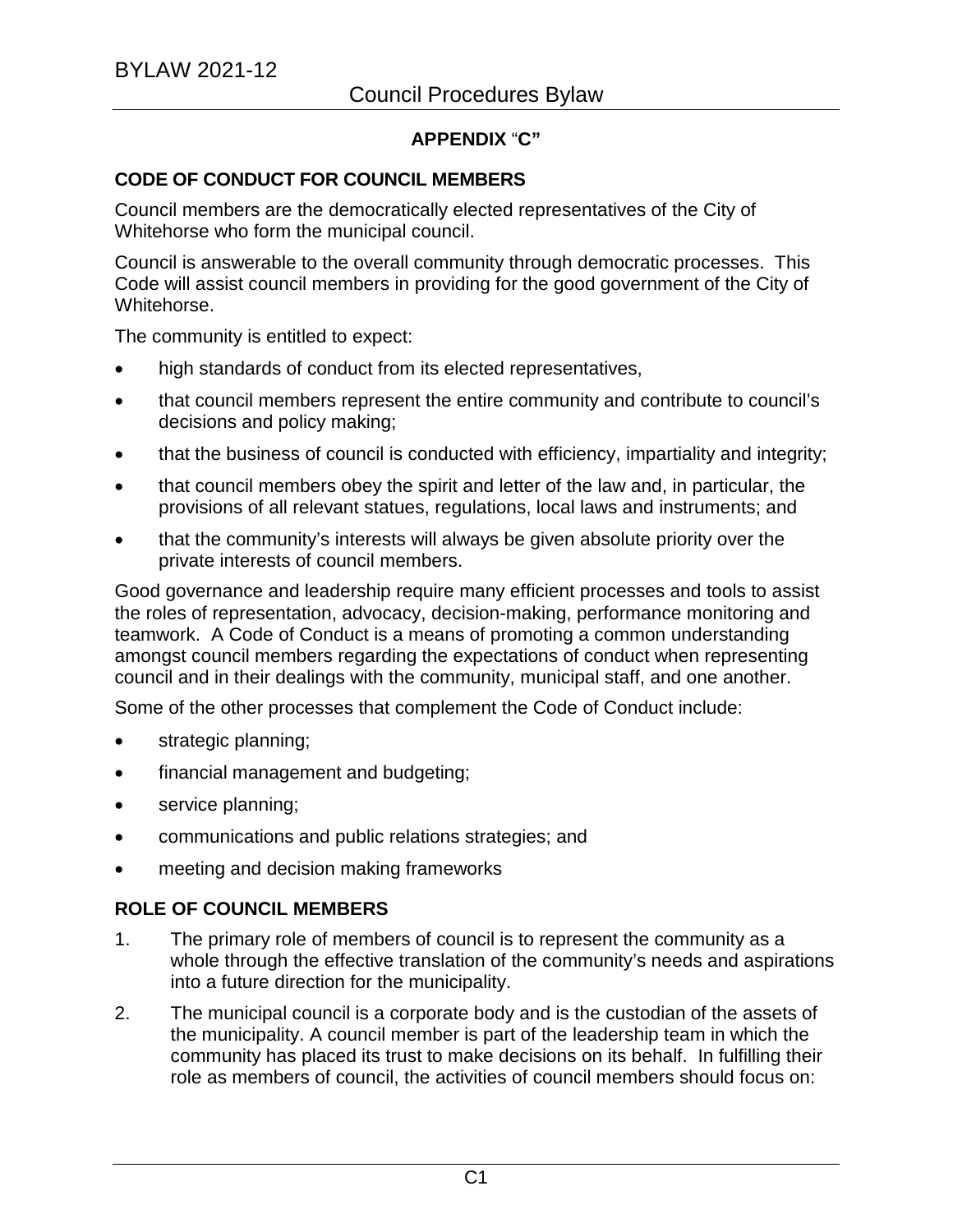- (1) Achieving a balance in the diversity of community views to develop an overall strategy for the future of the municipality;
- (2) Setting the objectives and determining strategies to achieve the corporate objectives identified in council's strategic plan;
- (3) Making decisions that are in accordance with the strategic plan and in the best interest of the community as a whole;
- (4) Providing clear direction to the city's senior management team on the nature and intent of council decisions;
- (5) Achieving sound financial management and accountability in relation to the municipality's finances;
- (6) Ensuring that appropriate mechanisms are in place to deal with the prompt handling of residents' concerns;
- (7) Promoting economic and social development in the best interests of the municipality;
- (8) Working with other governments and organizations to achieve benefits for the City of Whitehorse at local, territorial and national levels;
- (9) Monitoring performance against the strategic plan, including service outcomes and the performance of the city manager; and
- (10) Having an awareness of the statutory obligations imposed on council members and on council as a whole.
- 3. These roles and activities are supported by the following principles of council members working collaboratively together by:
	- (1) Respecting each other's right to hold different views and debate strongly on matters of difference while being united in representing council decisions;
	- (2) Respecting the right of each council member to speak and represent their views on the needs of citizens;
	- (3) Always speaking well of each other and of council in public;
	- (4) Demonstrating total commitment to consulting with other council members within the decision making framework and with no surprises;
	- (5) Respecting the diverse nature of council and its citizens;
	- (6) Supporting and having regard for the role of local government as an important sphere of government within Canada;
	- (7) Always being punctual to council meetings and civic events;
	- (8) Always behaving with appropriate decorum at council meetings and in public;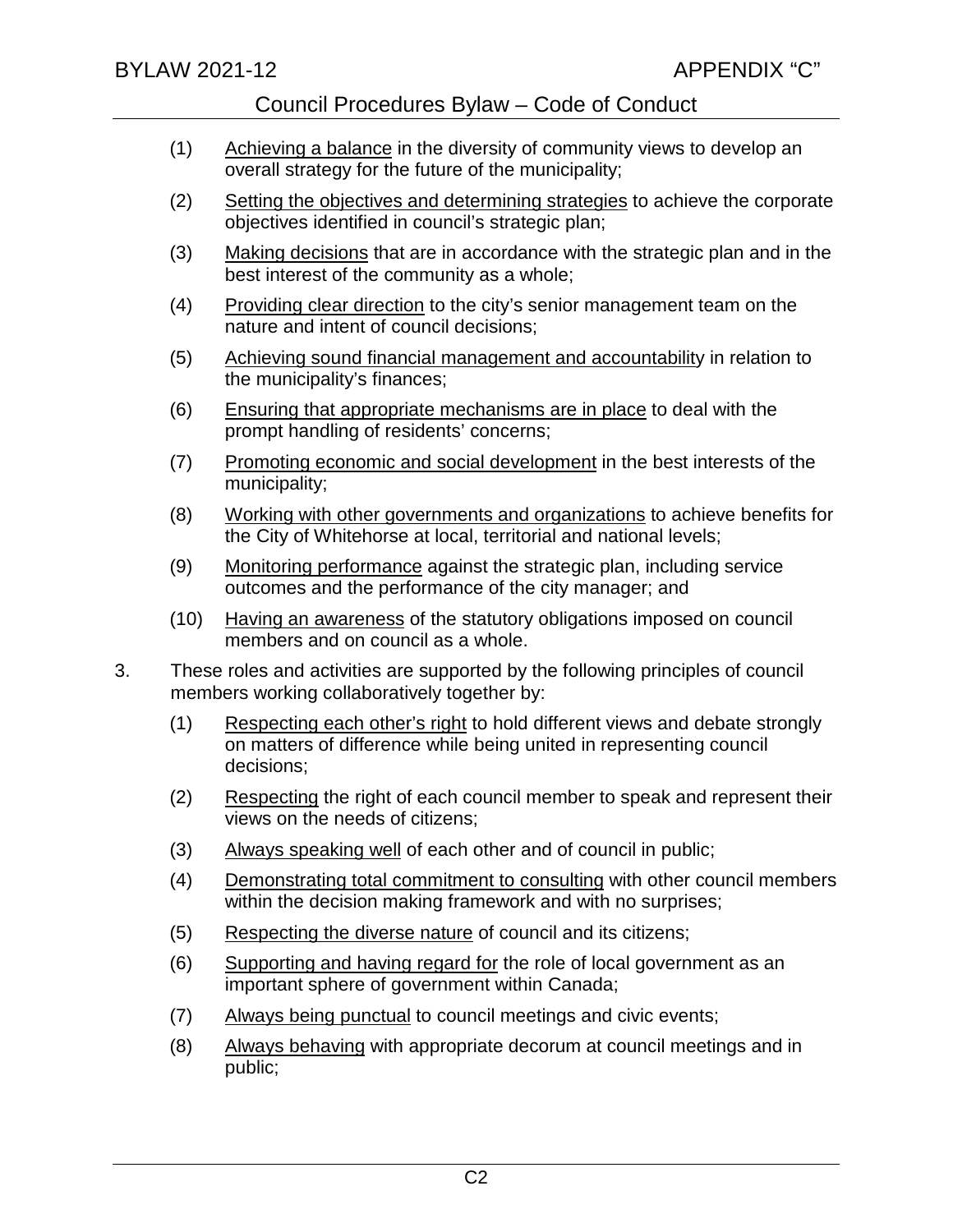- (9) Committing to a consultative approach to solving problems, developing effective decisions and communicating outcomes that build teamwork and cooperation; and
- (10) Demonstrating leadership by focusing on issues and refraining from personalizing matters, particularly in relation to making personal or disparaging remarks regarding other council members, citizens or city staff.

## **COMMUNITY REPRESENTATION AND EXPECTATION**

## Council Member Behaviour

- 4. Local government prides itself on being the level of government closest to the people. Accessibility of council members at the community level means that their actions and behaviour are more closely monitored than that of their parliamentary counterparts. In performing their role as council members, the community expects that council members will comply with any laws and will be aware of their responsibility to comply with these agreed-upon rules of conduct.
- 5. Council members must act honestly and exercise reasonable care and diligence.
- 6. Council members must not make improper use of their position or of information acquired because of their position to gain, or attempt to gain, directly or indirectly, an advantage for themselves or for any other person, or to cause, or attempt to cause, detriment to council as a whole.
- 7. Additionally, council members will:
	- (1) Always be mindful of their responsibility to serve the best interests of the entire municipality;
	- (2) Be consistent in their decision making;
	- (3) Treat all matters on their individual merits;
	- (4) Review all materials and research provided by city staff prior to meetings;
	- (5) Attend all meetings of council and participate in the decision making process;
	- (6) Focus on making informed and reasonable decisions in an open and transparent way and in the best interests of the community;
	- (7) Be as informed as possible about the processes and strategic functions of council;
	- (8) Avoid situations that might create a conflict between their public and private roles;
	- (9) Keep the community informed about the activities and plans of council and report on a regular basis;
	- (10) Act reasonably and fairly in a manner that is not discriminatory; and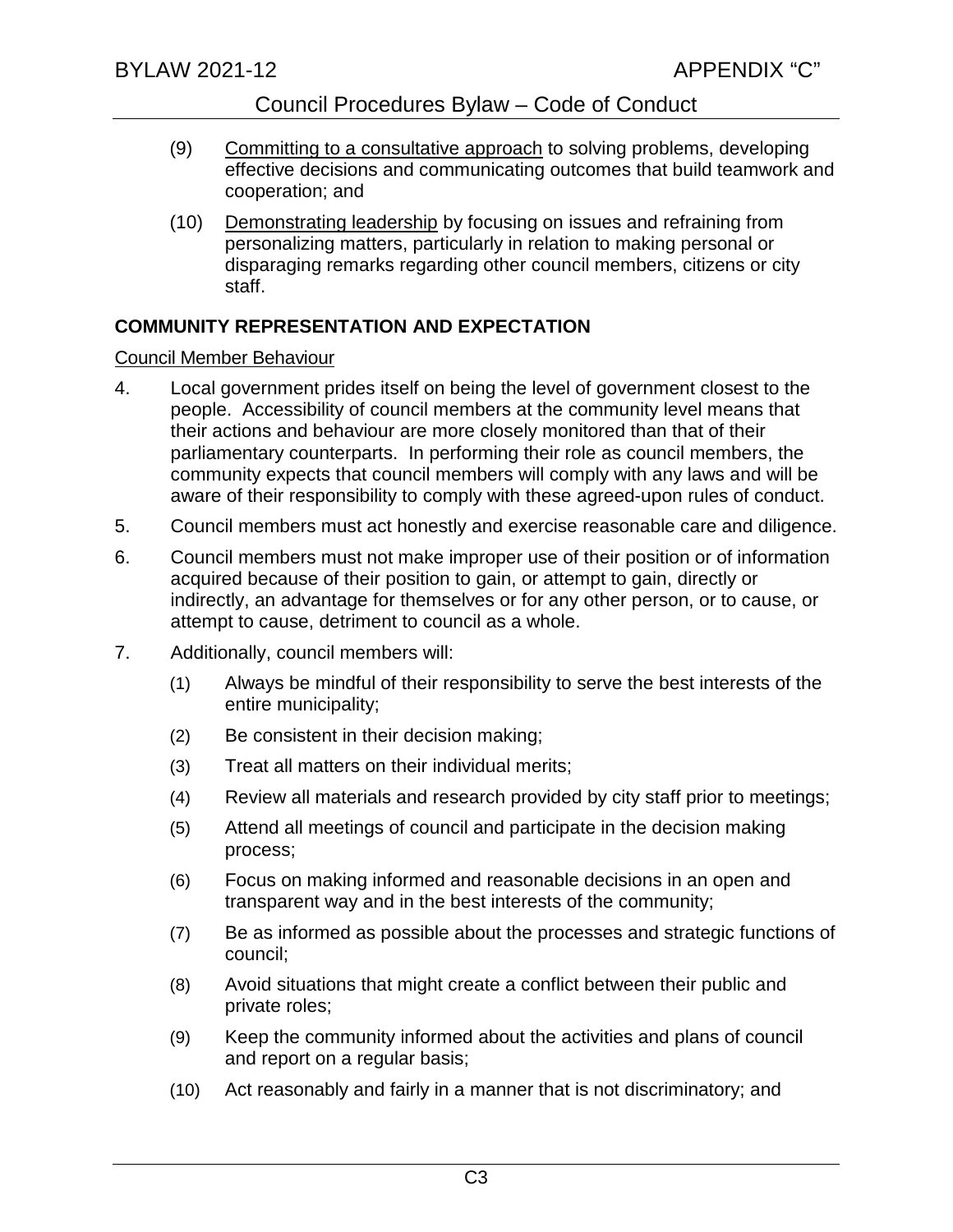(11) Treat all members of the community honestly and fairly and in a way that does not cause offence or embarrassment to individuals or groups.

### **Communications**

- 9. As representatives of the community, council members need to be not only responsive to community views, but to adequately communicate the attitudes and decisions of council. There may be times when a council member, as an individual, disagrees with a final decision of council and wants the community to know that. Obviously council members are entitled to present their own views, but in doing so, council members should acknowledge that:
	- (1) They respect the decision making process that is based on a decision of the majority of council;
	- (2) An overriding concern ought to be in achieving a balance in the matters that are communicated and strive to achieve an outcome that presents council as effective and cohesive;
	- (3) The mayor and city manager are the designated persons authorized to speak to the media and others on behalf of council after a decision has been made on a council matter;
	- (4) Information of a confidential nature must not be communicated;
	- (5) Information relating to decisions of council on approvals, permits and so on should only be communicated in an official capacity by the mayor as the spokesperson for council; and
	- (6) Information concerning adopted policies, procedures and decisions of council must be conveyed accurately.

## **Benefits and Gifts**

- 10. Council members may incur expenses in performing their duties, and the *Municipal Act* and city bylaws recognize this by providing for allowances and for the reimbursement of out-of-pocket expenses incurred while the council member acts on behalf of council.
- 11. Council members should:
	- (1) Only claim for expenses incurred while acting on behalf of council;
	- (2) Use council facilities and equipment economically and efficiently;
	- (3) Not use council facilities, equipment and resources for personal benefit or for the benefit of any other person or organization;
	- (4) Ensure that council facilities and equipment are kept separate from similar resources that may be used in a council member's private business activities;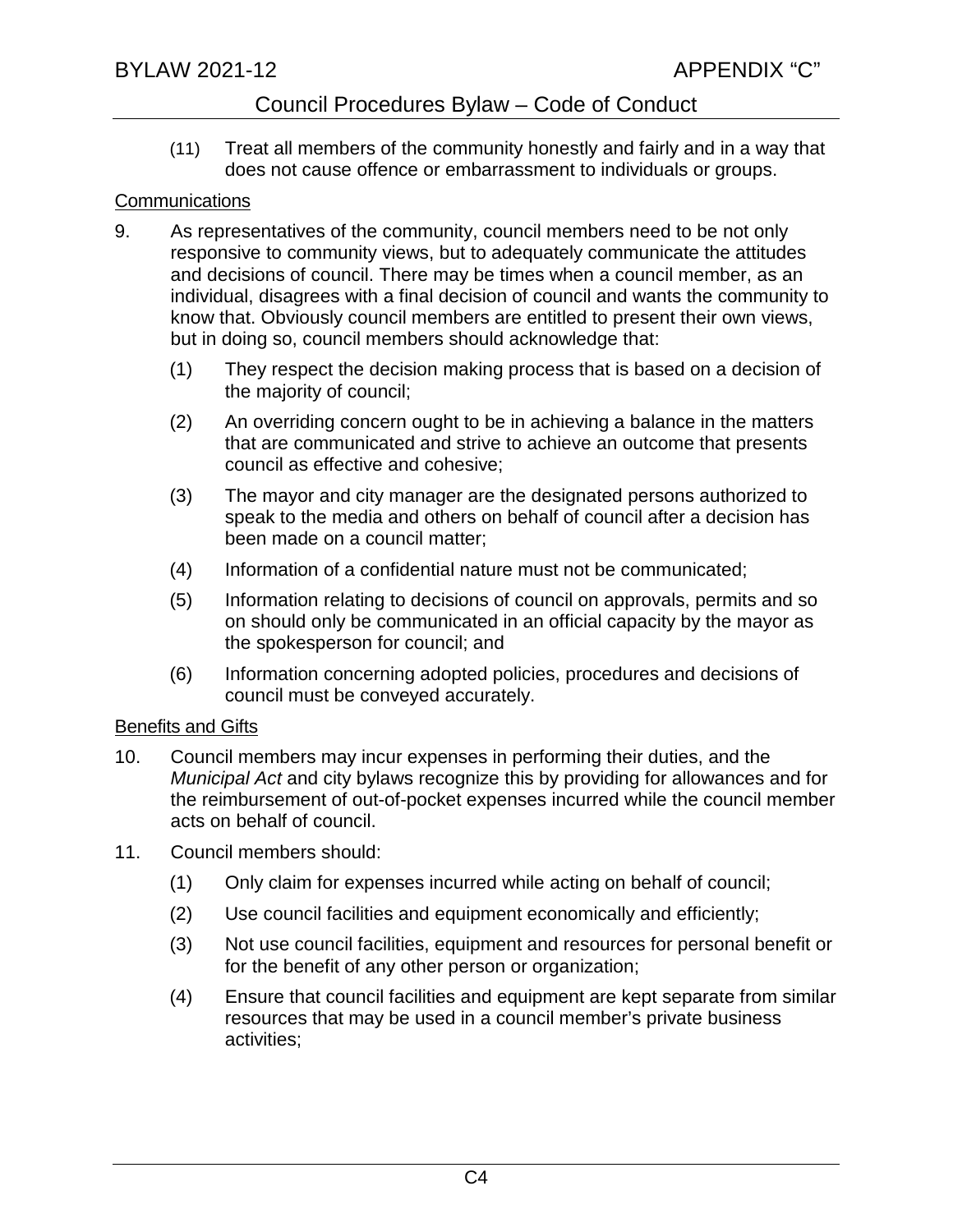- (5) Not seek or accept (directly or indirectly) from any person or body, any immediate or future gift, reward or benefit (other than of a token kind, or moderate acts of hospitality) for themselves or for any other person or body, relating to their status with council, or their performance of any duty or work which affects or concerns council; and
- (6) Hand over to the city manager for the benefit of the City of Whitehorse any gifts that are accepted as a matter of courtesy on behalf of council.

#### Use of Information

- 12. There is an expectation that council members will make reasonable and informed decisions on matters before council. In their decision making process council members are also privy to information that may at times be confidential or controversial. Council members need to:
	- (1) Be aware of and observe the provisions of the *Municipal Act* and the *Yukon Human Rights Act* relating to the treatment of confidential information;
	- (2) Be aware that they are only entitled to access information relevant to a matter before council;
	- (3) Be mindful that except on matters before council, they enjoy the same access rights to information as any other member of the community;
	- (4) Be prudent in the use of information that they acquire as council members, particularly with respect to confidential information;
	- (5) Observe and adhere to any specific policies that council has on the use of council information;
	- (6) Be careful not to use information in a way that can be detrimental to others; and
	- (7) Be careful not to use confidential council information to gain advantage for themselves or for any other person, or in a way that can be detrimental to any person or body or to council as a whole.

## **LEADERSHIP**

## Role of the Mayor

- 13. The role, responsibilities and performance of the mayor has a critical bearing on the image of council, the good functioning of council chambers, and the cooperative relationships between council members and others. It is necessary that the mayor:
	- (1) Is seen as the first citizen of the city and takes precedence at all local civic functions;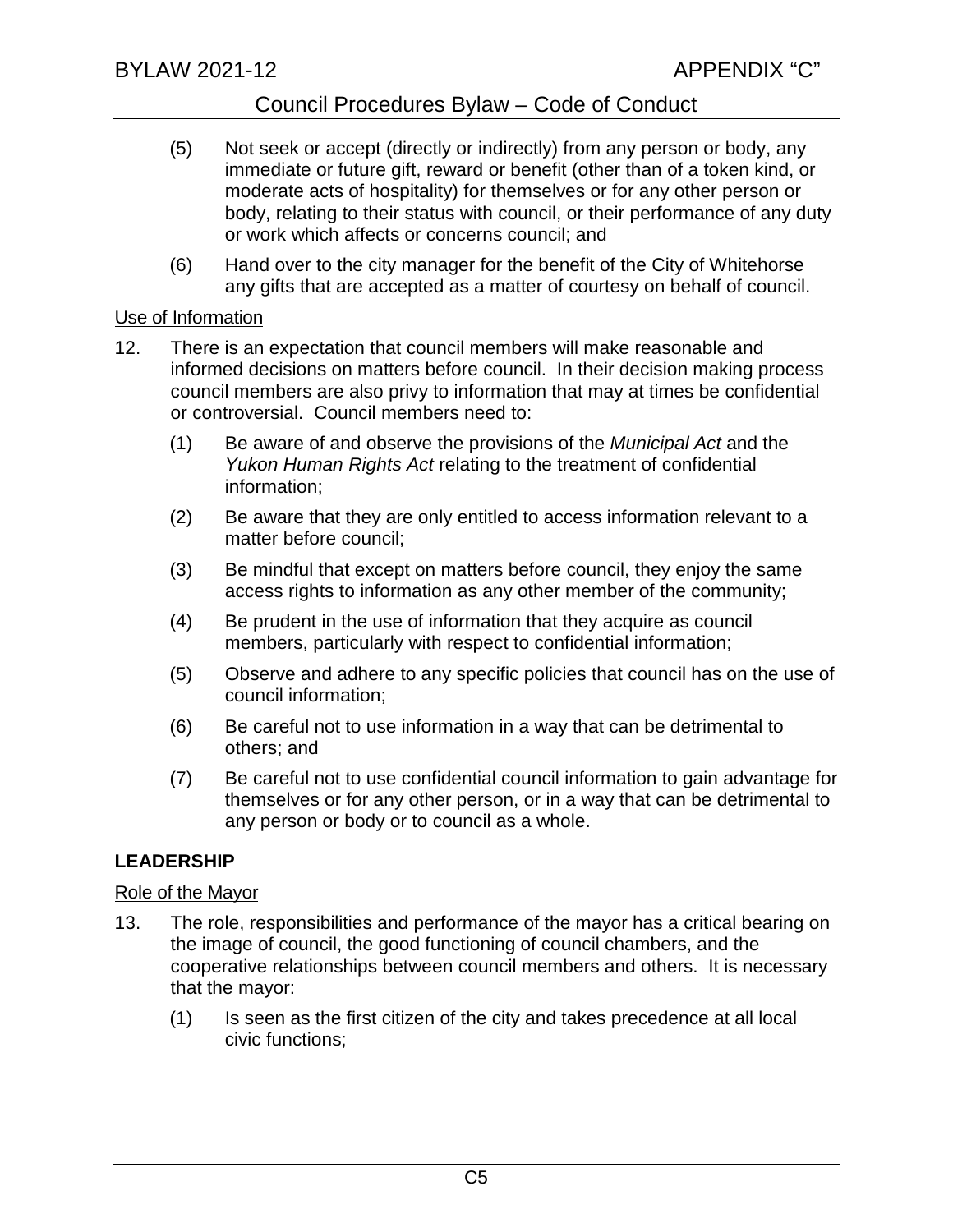- (2) Is the official spokesperson for council together with the city manager, and that each person respects the other's role in dealing with the media and other external bodies; and
- (3) Acts with consistency and impartiality in council chambers when presiding over the proceedings of council.

### Council Meetings

- 14. Meetings are the principal means by which council members represent the citizens of the whole municipality. Meetings must focus on the business of council and provide an environment for transparent and healthy debate on matters requiring decision-making. Key elements are as follows:
	- (1) The presiding officer should be conscious of the needs of each council member and facilitate their entry into discussions, allowing fair debate and participation among council members;
	- (2) Each council member and delegate speaker should be respected for his views on issues, and such views should be considered on merit;
	- (3) Council members should not engage in debate with delegate speakers but rather, seek clarification of the delegate's position on an issue;
	- (4) Council members and delegate speakers should not be criticized for their association with any particular community group, political party, or community contacts;
	- (5) Council members should respect the right of other council members, city staff and the public to have a fair opportunity to speak when holding the floor.

## Meetings and Appointments to Other Bodies

- 15. Council members are often appointed to represent council with external organizations. Some appointments may be to other government committees or they may simply be as a community representative with a particular group. It is important that council members:
	- (1) Clearly understand the basis of their appointment;
	- (2) Maintain a positive image of council;
	- (3) Represent council policy position; (unless required to do otherwise by virtue of their terms of appointment); and
	- (4) Provide regular reports to council on the activities of the organization (unless required to do otherwise by virtue of their terms of appointment).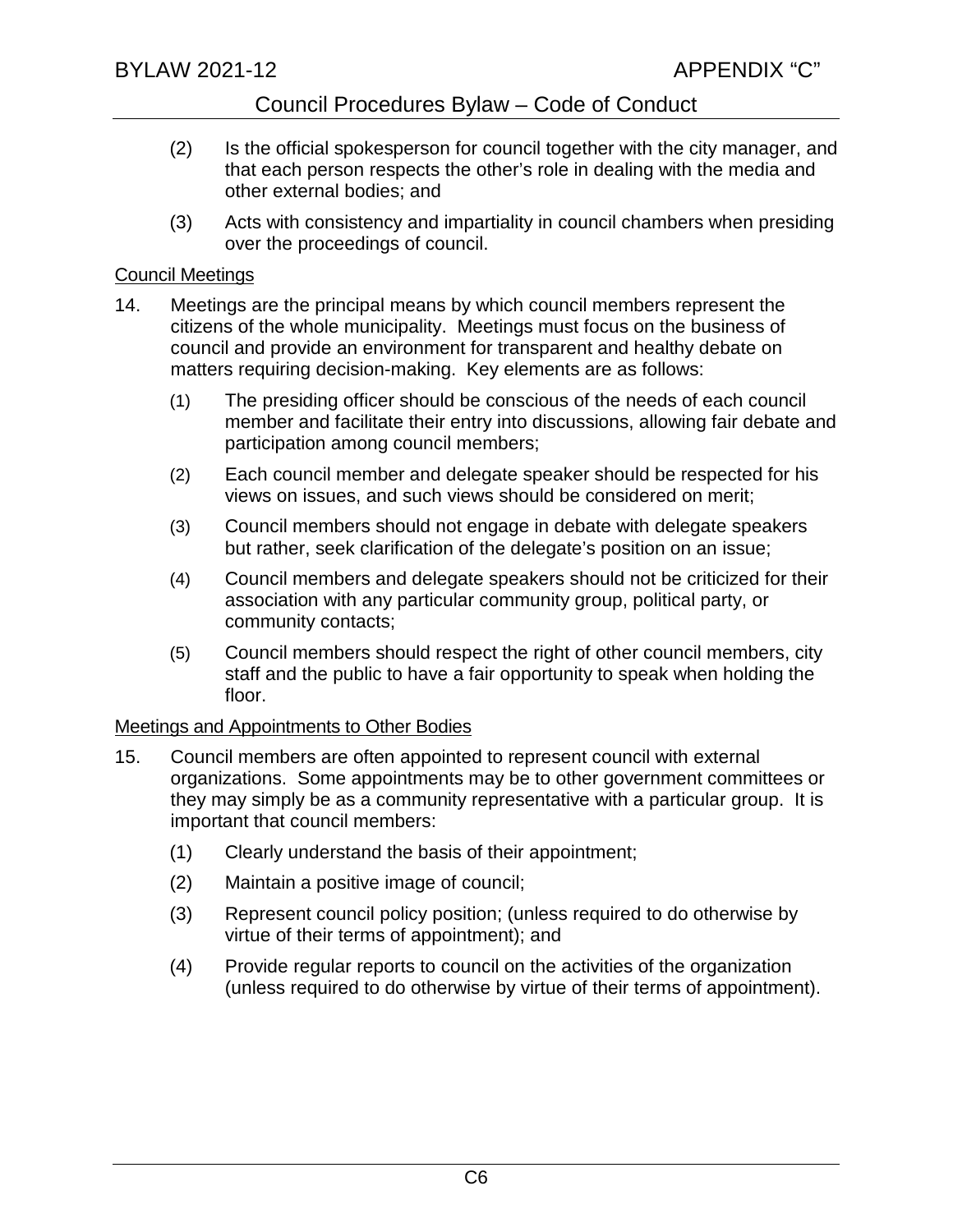#### **ORGANIZATIONAL RELATIONSHIPS**

#### Relationships with Staff

- 16. An effective council member will work as part of the council team with the city manager, directors and other members of staff. This teamwork will only occur if council members and staff have a mutual respect and cooperate with each other to achieve council's corporate goals and implement council's strategies. To achieve this, council members need to:
	- (1) Accept that their role is one of leadership and not a management or administrative role;
	- (2) Acknowledge that the city manager is primarily responsible and accountable for municipal staff;
	- (3) Acknowledge that they have no capacity to individually direct members of staff to carry out particular functions;
	- (4) Refrain from using their position to improperly influence members of staff in their duties or functions or to gain an advantage for themselves or others; and
	- (5) Refrain from publicly criticizing staff in a way that casts aspersions on their professional competence and credibility.

Council Members and Senior Management (City Manager and Directors)

17. The core role of council members is policy decision making in the interests of the overall community, and ensuring that policies are implemented. The city manager and directors focus on implementing policy and providing professional advice to guide council in its decision-making.

It is expected that:

- (1) The city manager and directors will take the initiative and responsibility for developing issues to a stage where comprehensive information can be placed before council for decision;
- (2) Council members recognize the importance of the complementary roles of council members and staff, and recognize that staff can only effectively implement policy if an effective system of delegation is in operation;
- (3) Council members respect the cost of human resources and do not use those resources for unnecessary, improper or inefficient purposes;
- (4) Council members will not criticize staff in public in the interest of maintaining a high level of teamwork and encouraging good morale. If council members wish to express any such criticism, then the matter should be raised in a non-public forum; and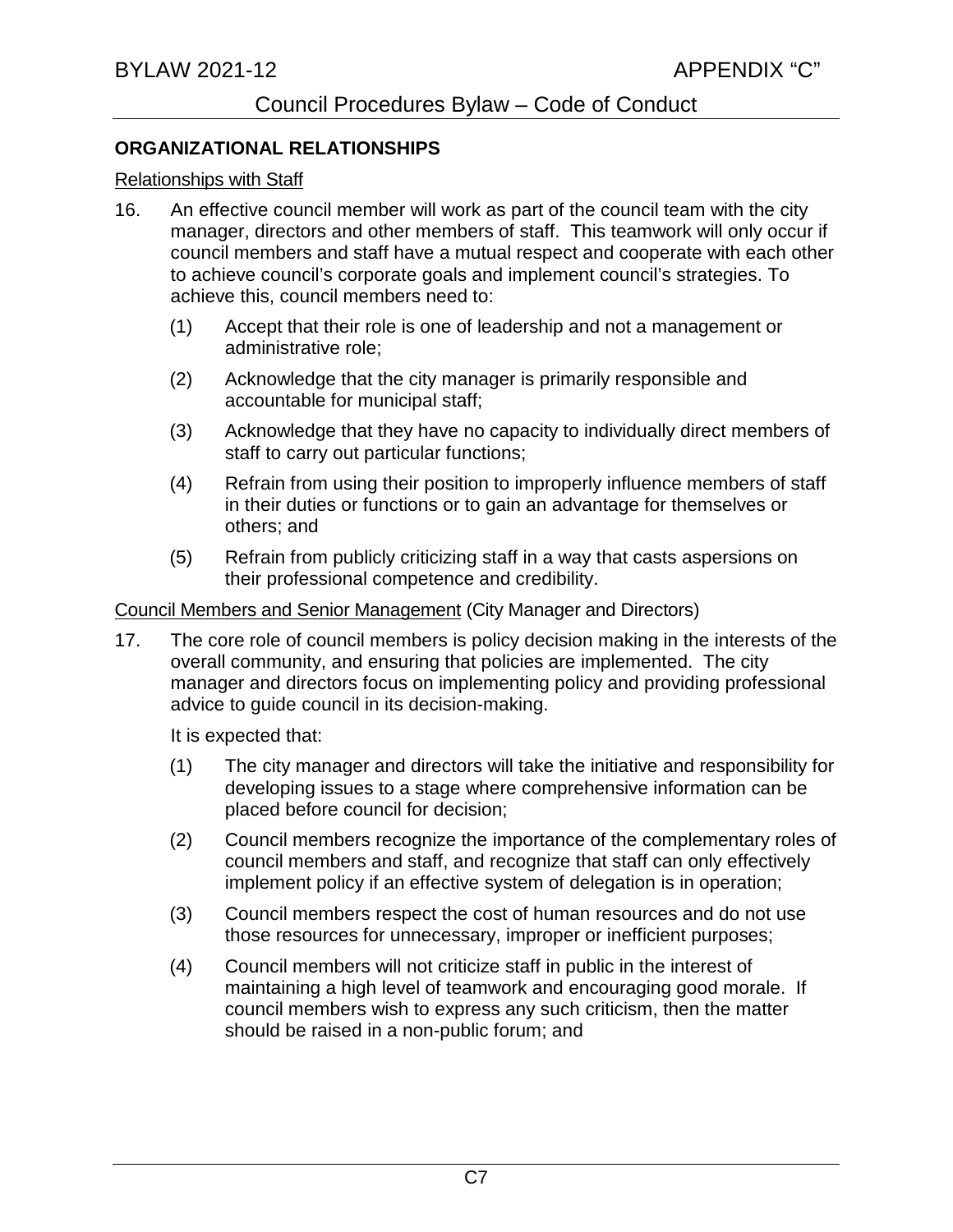(5) Council members will be provided with information concerning matters under consideration by council and deemed necessary for them to properly perform their duties and meet their responsibilities as members of the municipal council.

## **RESOLVING DISPUTES**

### Respecting Differences

- 18. Council is comprised of a group of individuals who bring to council their own unique skills, talents, personalities, backgrounds and divergent views. All council members need to be understanding and accepting of the differences between council members and recognize that this diversity enriches council and is reflected in the policies, strategies and decisions that are made in the best interests of the entire municipality.
- 19. Council members need to be mindful that having and expressing differing and sometimes opposing viewpoints is a normal function of the process of democratic government and is just as much a part of local government as it is of the other levels of Canadian government. Sharing and expressing these different views leads to informed and well-considered debate. All council members have the right to influence, through this debate, the decisions made by council.
- 20. Therefore, having differing views, politics or attitudes from other council members is not considered a conflict or a dispute and does not require resolution. Where conflict does emerge is when the differences become personal or the behaviour of council members towards each other is of a nature that threatens the effective operation of council's decision making processes.

#### Initial Process for Resolving Disputes

- 21. A dispute may arise between two individual council members, between one council member and a group of council members or between two or more different groups of council members. The following dispute resolution procedure will apply regardless of the dynamics and numbers involved.
- 22. Before commencing any formal dispute resolution process, council members who are party to any disagreement will endeavour to resolve their differences in a courteous and respectful manner, recognizing that they have been elected to represent the best interests of the community as a whole.
- 23. If, however, there is a dispute resulting from an interpersonal conflict between council members that cannot be resolved and it is unduly affecting the operation of council, the mayor will attempt to facilitate a resolution. The mayor may call upon the city manager for advice and guidance at this point in the process.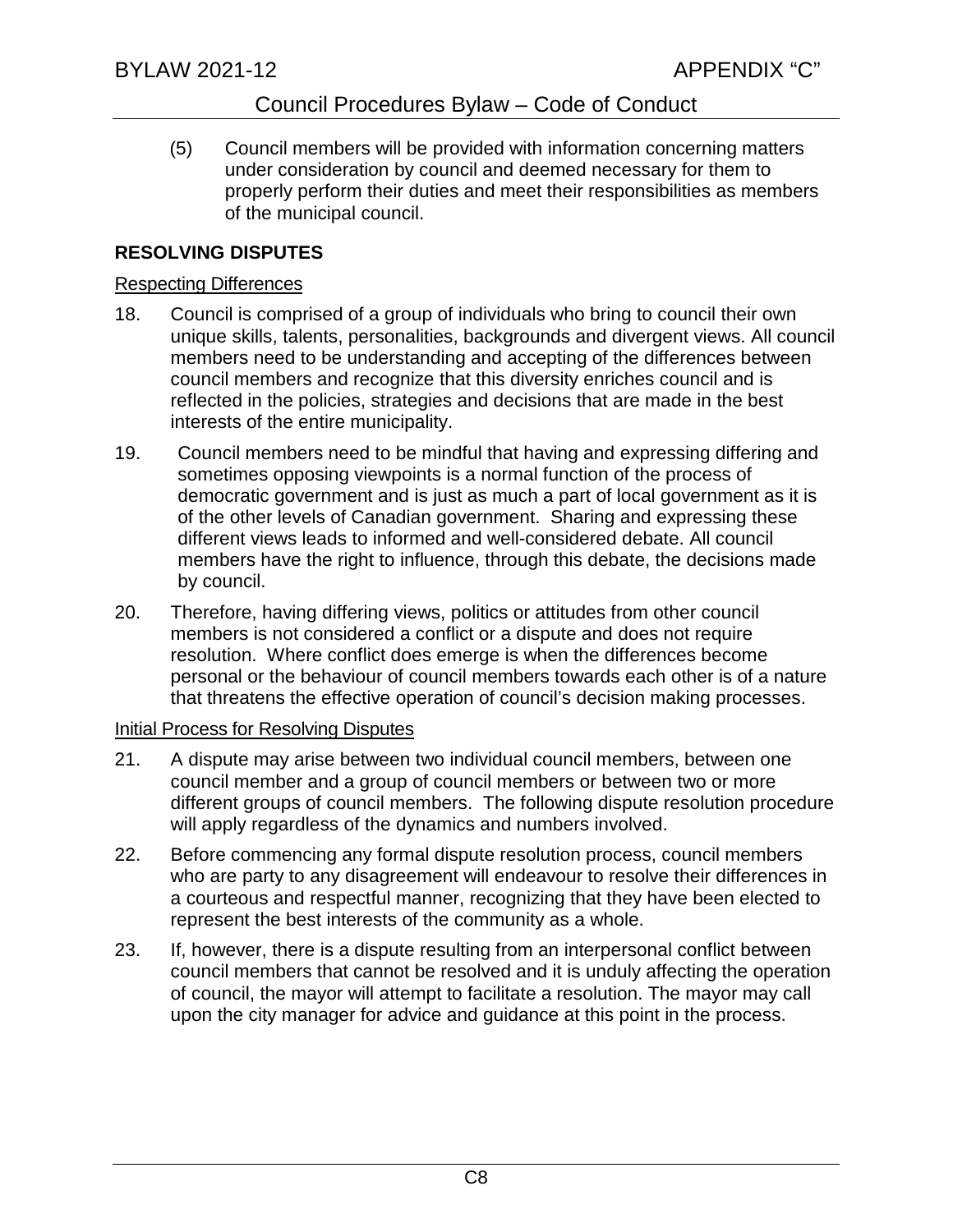- 24. Either party involved in the dispute (or another council member) may refer the matter to the mayor by submitting a notice of complaint to the mayor. The mayor will investigate whether a dispute exists and requires resolution. The mayor may call the parties involved to meet to resolve the dispute. These initial meetings may include the participation of other mutually agreed persons.
- 25. If one party to the dispute does not acknowledge there is a dispute and is not willing to cooperate in discussions to resolve the dispute, the dispute resolution process is suspended at this point. However, council may at an in-camera council meeting discuss that a dispute does exist between the parties and may request of the city manager that mediation/conciliation be commenced.
- 26. If one or both of the parties to the dispute believes that the dispute has not been resolved following initial discussions to attempt to resolve the dispute, the parties may jointly ask the mayor to request the city manager to prepare a confidential council report to arrange for the engagement of a professional mediator or conciliator. The request for mediation or conciliation is to be made to the city manager during a closed section of a council meeting and only after the initial dispute resolution process has been attempted. An estimate of the full cost of conducting the mediation process is to be provided at this meeting.
- 27. It is compulsory for all parties to the dispute to attend mediation or conciliation where this has been requested.

#### Mediation or Conciliation

- 28. If a mediator or conciliator is appointed, all council members will cooperate with the dispute resolution process and provide reasonable assistance to the mediator or conciliator when requested to do so.
- 29. Following mediation, the mediator or conciliator shall prepare a report for the city manager that includes the recommendations and actions to be taken as a consequence of the mediation. This report is to be presented during an incamera council meeting.
- 30. If following mediation or conciliation all parties agree that the dispute has been resolved and agreement has been reached on adherence to the recommended actions, the matter is closed. If, however, it has not been resolved to the satisfaction of all parties, the parties involved will be required, at a minimum, to adhere to the *Procedures Bylaw* and the *Standards for Council Members*.
	- (1) Council may request that the mayor strictly adhere to the Control and Conduct of Meetings section of the Procedures Bylaw in order to maintain civility at council meetings and ensure that council members are able to carry out their role in the best interests of the municipality.
	- (2) The dispute resolution process between the same council members/parties can only be re-commenced through a decision of council.